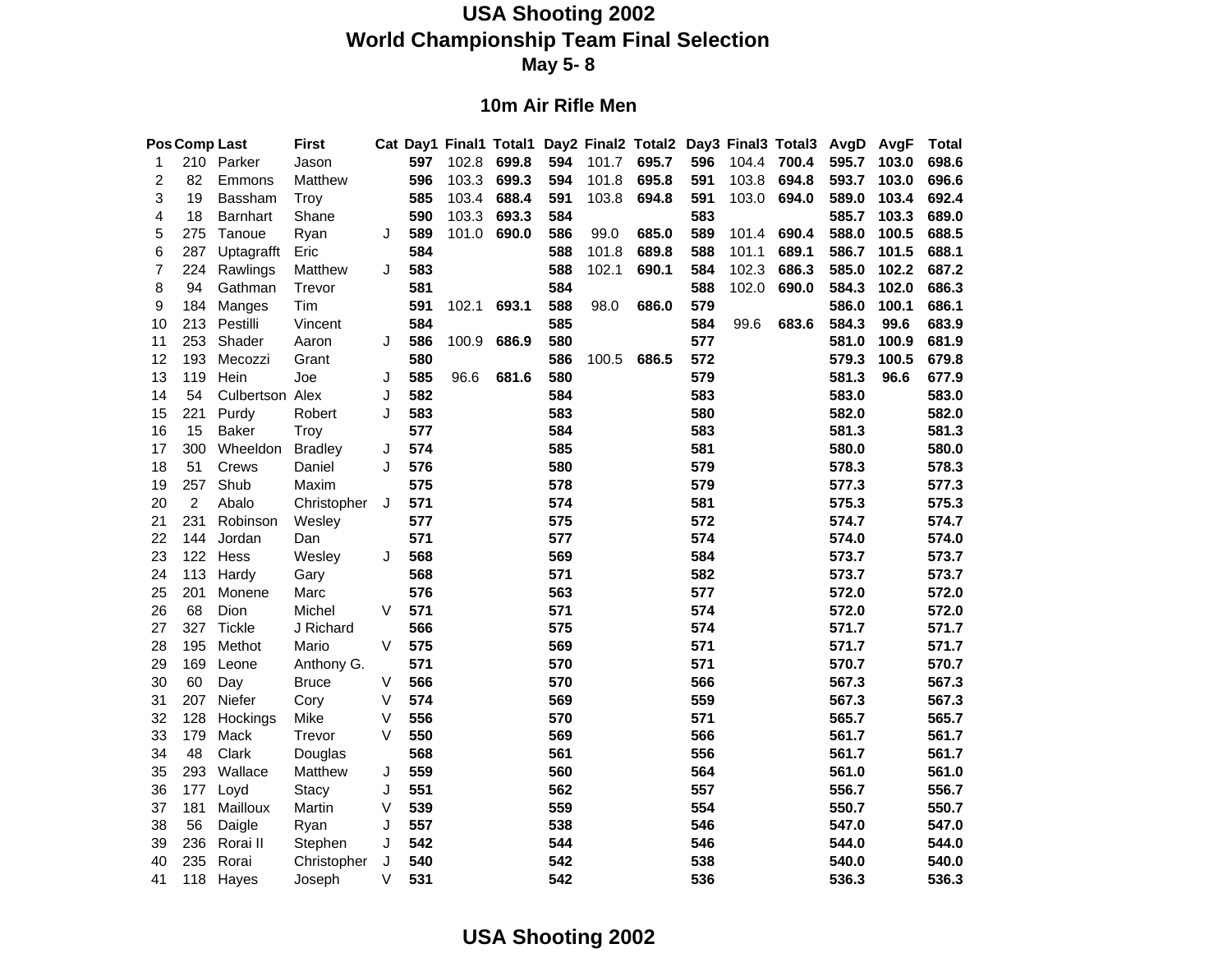#### **World Championship Team Final Selection May 5- 8**

#### **10m Air Rifle Junior Men**

|    |     | Pos Comp Last   | <b>First</b>   |   |     |       |       |     |       | Cat Day1 Final1 Total1 Day2 Final2 Total2 Day3 Final3 Total3 AvgD |     |       |       |       | AvaF  | Total |
|----|-----|-----------------|----------------|---|-----|-------|-------|-----|-------|-------------------------------------------------------------------|-----|-------|-------|-------|-------|-------|
|    | 275 | Tanoue          | Rvan           |   | 589 | 101.9 | 690.9 | 586 | 102.2 | 688.2                                                             | 589 | 103.4 | 692.4 | 588.0 | 102.5 | 690.5 |
|    | 224 | Rawlings        | Matthew        |   | 583 | 103.8 | 686.8 | 588 | 101.1 | 689.1                                                             | 584 | 103.0 | 687.0 | 585.0 | 102.6 | 687.6 |
| 3  | 54  | Culbertson Alex |                |   | 582 | 100.5 | 682.5 | 584 | 102.4 | 686.4                                                             | 583 | 102.1 | 685.1 | 583.0 | 101.7 | 684.7 |
|    | 253 | Shader          | Aaron          |   | 586 | 101.1 | 687.1 | 580 | 101.8 | 681.8                                                             | 577 |       |       | 581.0 | 101.5 | 682.5 |
| 5. | 221 | Purdv           | Robert         |   | 583 | 99.1  | 682.1 | 583 | 100.8 | 683.8                                                             | 580 | 97.5  | 677.5 | 582.0 | 99.1  | 681.1 |
| 6  | 119 | Hein            | Joe            |   | 585 | 95.3  | 680.3 | 580 | 97.5  | 677.5                                                             | 579 | 101.0 | 680.0 | 581.3 | 97.9  | 679.3 |
|    | 300 | Wheeldon        | <b>Bradley</b> |   | 574 | 94.4  | 668.4 | 585 | 102.1 | 687.1                                                             | 581 | 100.9 | 681.9 | 580.0 | 99.1  | 679.1 |
| 8  | 51  | Crews           | Daniel         |   | 576 | 98.5  | 674.5 | 580 | 100.0 | 680.0                                                             | 579 |       |       | 578.3 | 99.3  | 677.6 |
| 9  | 122 | Hess            | Weslev         |   | 568 |       |       | 569 |       |                                                                   | 584 | 99.6  | 683.6 | 573.7 | 99.6  | 673.3 |
| 10 | 2   | Abalo           | Christopher    |   | 571 |       |       | 574 |       |                                                                   | 581 | 95.4  | 676.4 | 575.3 | 95.4  | 670.7 |
| 11 | 293 | Wallace         | Matthew        | J | 559 |       |       | 560 |       |                                                                   | 564 |       |       | 561.0 |       | 561.0 |
| 12 | 177 | Loyd            | Stacy          |   | 551 |       |       | 562 |       |                                                                   | 557 |       |       | 556.7 |       | 556.7 |
| 13 | 56  | Daigle          | Ryan           |   | 557 |       |       | 538 |       |                                                                   | 546 |       |       | 547.0 |       | 547.0 |
| 14 | 236 | Rorai II        | Stephen        |   | 542 |       |       | 544 |       |                                                                   | 546 |       |       | 544.0 |       | 544.0 |
| 15 | 235 | Rorai           | Christopher    |   | 540 |       |       | 542 |       |                                                                   | 538 |       |       | 540.0 |       | 540.0 |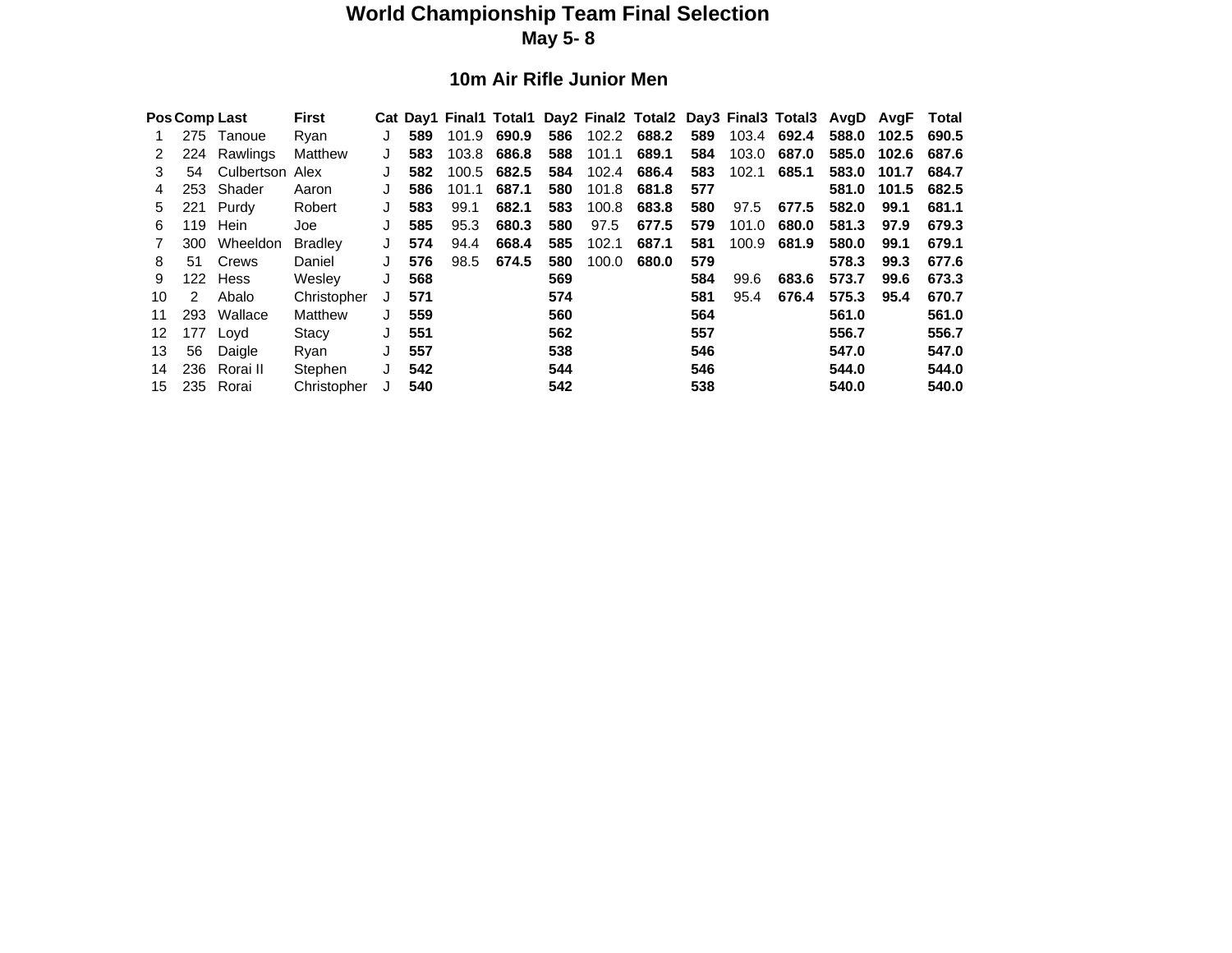#### **50m Rifle Prone Men**

| 595.9<br>274<br>Tamas<br>399<br>105.3<br>504.3<br>596<br>699.6<br>594<br>Thomas<br>103.6<br>1<br>$\overline{c}$<br>393<br>82<br>Matthew<br>597<br>104.8<br>701.8<br>599<br>103.0<br>702.0<br>595.9<br>Emmons<br>3<br>94<br>398<br>103.8<br>501.8<br>598<br>101.9<br>699.9<br>594<br>596.3<br>Gathman<br>Trevor | 104.5<br>700.3<br>103.9<br>699.8<br>102.9<br>699.1<br>103.3<br>698.4 |
|----------------------------------------------------------------------------------------------------------------------------------------------------------------------------------------------------------------------------------------------------------------------------------------------------------------|----------------------------------------------------------------------|
|                                                                                                                                                                                                                                                                                                                |                                                                      |
|                                                                                                                                                                                                                                                                                                                |                                                                      |
|                                                                                                                                                                                                                                                                                                                |                                                                      |
| 396<br>499.1<br>594<br>597<br>595.1<br>4<br>141<br>Johnson<br>Ken<br>103.1<br>103.5<br>700.5                                                                                                                                                                                                                   |                                                                      |
| 397<br>102.2<br>499.2<br>102.0<br>699.0<br>595.9<br>5<br>16<br>595<br>102.0<br>697.0<br>597<br>Barazani<br>Eitan                                                                                                                                                                                               | 102.1<br>697.9                                                       |
| 392<br>598<br>103.8<br>698.8<br>6<br>287<br>Eric<br>103.3<br>701.3<br>595<br>594.4<br>Uptagrafft                                                                                                                                                                                                               | 103.6<br>697.9                                                       |
| 7<br>396<br>500.5<br>596<br>101.3<br>697.3<br>102.2<br>696.2<br>72<br>Dubis<br>Glenn<br>104.5<br>594<br>594.8                                                                                                                                                                                                  | 102.7<br>697.4                                                       |
| 8<br>213<br>Pestilli<br>396<br>104.9<br>500.9<br>590<br>596<br>103.1<br>699.1<br>593.3<br>Vincent                                                                                                                                                                                                              | 104.0<br>697.3                                                       |
| 397<br>593<br>9<br>303<br>103.3<br>500.3<br>596<br>101.2 697.2<br>594.8<br>Wigger<br>Ron                                                                                                                                                                                                                       | 102.3<br>697.0                                                       |
| 395<br>592<br>594<br>10<br>18<br><b>Barnhart</b><br>Shane<br>104.0<br>698.0<br>592.9                                                                                                                                                                                                                           | 104.0<br>696.9                                                       |
| 169<br>396<br>499.0<br>591<br>596<br>103.4 699.4<br>593.6<br>Leone<br>Anthony G.<br>103.0<br>11                                                                                                                                                                                                                | 103.2<br>696.8                                                       |
| 12<br>257<br>Shub<br>393<br>596<br>101.9<br>697.9<br>592<br>592.9<br>Maxim                                                                                                                                                                                                                                     | 101.9<br>694.8                                                       |
| 394<br>594<br>593<br>592.9<br>13<br>10<br>Anti<br>Michael                                                                                                                                                                                                                                                      | 592.9                                                                |
| 594<br>591<br>592.1<br>14<br>68<br>Michel<br>V<br>394<br>Dion                                                                                                                                                                                                                                                  | 592.1                                                                |
| V<br>395<br>595<br>589<br>592.1<br>15<br>165<br>Michael<br>Larsson                                                                                                                                                                                                                                             | 592.1                                                                |
| 390<br>593<br>594<br>591.4<br>119<br>Hein<br>J<br>16<br>Joe                                                                                                                                                                                                                                                    | 591.4                                                                |
| 595<br>588<br>300<br>Wheeldon<br>J<br>393<br>591.0<br>17<br><b>Bradley</b>                                                                                                                                                                                                                                     | 591.0                                                                |
| 394<br>594<br>587<br>590.6<br>18<br>113<br>Hardy<br>Gary                                                                                                                                                                                                                                                       | 590.6                                                                |
| 591<br>594<br>19<br>224<br>J<br>389<br>590.3<br>Rawlings<br>Matthew                                                                                                                                                                                                                                            | 590.3                                                                |
| 397<br>584<br>593<br>79<br>Edman<br>V<br>590.3<br>20<br>Jonas                                                                                                                                                                                                                                                  | 590.3                                                                |
| 589<br>593<br>589.9<br>210<br>391<br>21<br>Parker<br>Jason                                                                                                                                                                                                                                                     | 589.9                                                                |
| 22<br>394<br>588<br>591<br>589.9<br>176<br>Lostetter<br>Jared<br>J                                                                                                                                                                                                                                             | 589.9                                                                |
| 590<br>590<br>23<br>184<br>392<br>589.5<br>Manges<br>Tim                                                                                                                                                                                                                                                       | 589.5                                                                |
| 593<br>585<br>99<br>392<br>588.8<br>24<br>Goldsby<br>Boyd                                                                                                                                                                                                                                                      | 588.8                                                                |
| $\overline{\mathbf{c}}$<br>393<br>586<br>590<br>588.4<br>25<br>Abalo<br>Christopher<br>J                                                                                                                                                                                                                       | 588.4                                                                |
| 267<br>Gale<br>V<br>393<br>583<br>590<br>587.3<br>26<br><b>Stewart</b>                                                                                                                                                                                                                                         | 587.3                                                                |
| V<br>389<br>586<br>590<br>586.9<br>27<br>174<br>Loftin<br>Glynn                                                                                                                                                                                                                                                | 586.9                                                                |
| 585<br>591<br>586.5<br>28<br>231<br>Robinson<br>V<br>388<br>Wesley                                                                                                                                                                                                                                             | 586.5                                                                |
| 207<br>Niefer<br>388<br>585<br>590<br>586.1<br>29<br>Cory<br>V                                                                                                                                                                                                                                                 | 586.1                                                                |
| Sulser<br>585<br>585<br>585.8<br>269<br>Glenn<br>392<br>30                                                                                                                                                                                                                                                     | 585.8                                                                |
| 392<br>586<br>584<br>585.8<br>128<br>Hockings<br>Mike<br>V<br>31                                                                                                                                                                                                                                               | 585.8                                                                |
| 393<br>587<br>582<br>585.8<br>32<br>245<br>Sawyer<br>Larry                                                                                                                                                                                                                                                     | 585.8                                                                |
| 588<br>582<br>585.4<br>33<br>38<br>Caron<br>V<br>391<br>Roger                                                                                                                                                                                                                                                  | 585.4                                                                |
| 589<br>578<br>585.4<br>271<br>V<br>394<br>34<br>Sych<br>Grzegoz                                                                                                                                                                                                                                                | 585.4                                                                |
| 582<br>589<br>585.0<br>389<br>35<br>148<br>Kavanaugh Paul                                                                                                                                                                                                                                                      | 585.0                                                                |
| 582<br>588<br>221<br>390<br>585.0<br>36<br>Purdy<br>Robert<br>J                                                                                                                                                                                                                                                | 585.0                                                                |
| 582<br>123<br>V<br>392<br>586<br>585.0<br>37<br>Hewitt<br>Glen                                                                                                                                                                                                                                                 | 585.0                                                                |
| 582<br>588<br>98<br>388<br>584.3<br>38<br>Glenn<br>Terry                                                                                                                                                                                                                                                       | 584.3                                                                |
| 384<br>588<br>586<br>584.3<br>39<br>51<br>Daniel<br>J<br>Crews                                                                                                                                                                                                                                                 | 584.3                                                                |
| V<br>385<br>586<br>585<br>583.5<br>40<br>181<br>Mailloux<br>Martin                                                                                                                                                                                                                                             | 583.5                                                                |
| 387<br>584<br>580<br>581.6<br>87<br>Fiddes III<br>John<br>J<br>41                                                                                                                                                                                                                                              | 581.6                                                                |
| 391<br>585<br>575<br>42<br>253<br>Shader<br>J<br>581.6<br>Aaron                                                                                                                                                                                                                                                | 581.6                                                                |
| 391<br>578<br>581<br>581.3<br>43<br>217<br>Aylward<br>Robert<br>S                                                                                                                                                                                                                                              | 581.3                                                                |
| J<br>385<br>583<br>580<br>580.5<br>293 Wallace<br>44<br>Matthew                                                                                                                                                                                                                                                | 580.5                                                                |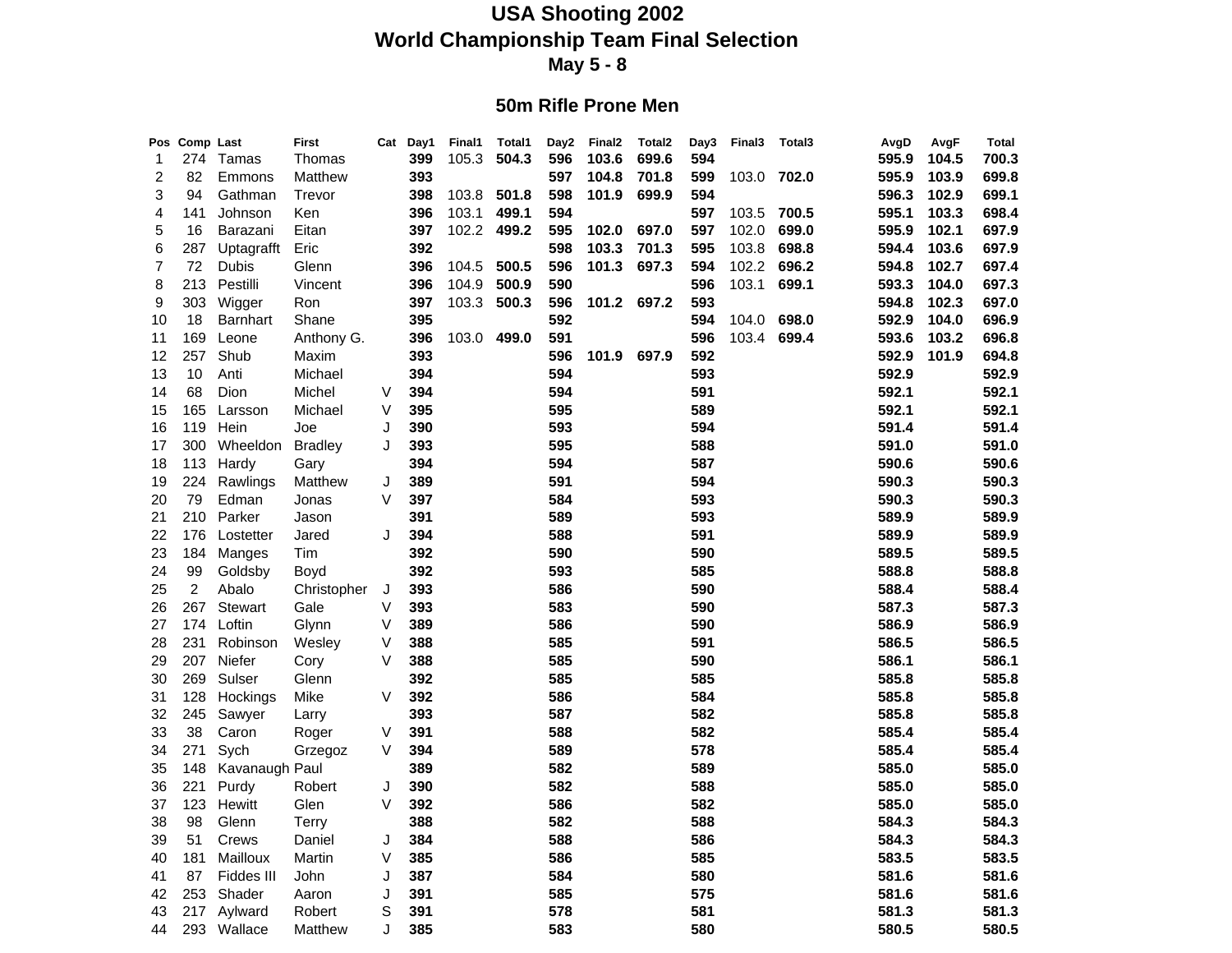| 45 | 193 | Mecozzi               | Grant        |   | 388 | 573 | 576 | 576.4 | 576.4 |
|----|-----|-----------------------|--------------|---|-----|-----|-----|-------|-------|
| 46 |     | 54 Culbertson Alex    |              |   | 379 | 578 | 579 | 576.0 | 576.0 |
|    |     | 47 275 Tanoue         | Rvan         |   | 386 | 578 | 572 | 576.0 | 576.0 |
|    |     | 48 114 Harrison       | Edward       |   | 387 | 572 | 575 | 575.3 | 575.3 |
|    |     | 49 42 Charbonne: Paul |              |   | 389 | 569 | 570 | 573.0 | 573.0 |
|    |     | 50 279 Thoman         | Samuel       |   | 378 | 570 | 575 | 571.1 | 571.1 |
| 51 | 60  | Day                   | <b>Bruce</b> | V | 380 | 560 | 582 | 570.8 | 570.8 |
| 52 | 144 | Jordan                | Dan          |   | 372 | 574 | 575 | 570.4 | 570.4 |
|    |     | 53 177 Loyd           | Stacy        |   | 378 | 575 | 566 | 569.6 | 569.6 |
|    |     | 54 118 Hayes          | Joseph       | V | 377 | 566 | 573 | 568.5 | 568.5 |

#### **50m Rifle Prone Junior Men**

|     | Pos Comp Last |                    | First          | Cat | Dav1 | Final1 | Total1      |     | Day2 Final2 | Total2 | Day3 | Final3      | Total3 | AvgD  | AvgF  | <b>Total</b> |
|-----|---------------|--------------------|----------------|-----|------|--------|-------------|-----|-------------|--------|------|-------------|--------|-------|-------|--------------|
|     |               | 224 Rawlings       | Matthew        |     | 389  | 102.8  | 491.8       | 591 | 102.9       | 693.9  | 594  | 103.1       | 697.1  | 590.3 | 102.9 | 693.2        |
| 2   | 119           | Hein               | Joe            |     | 390  | 101.2  | 491.2       | 593 | 99.4        | 692.4  | 594  | 103.3 697.3 |        | 591.4 | 101.3 | 692.7        |
| 3   |               | 176 Lostetter      | Jared          |     | 394  | 103.2  | 497.2       | 588 | 102.6       | 690.6  | 591  | 102.3 693.3 |        | 589.9 | 102.7 | 692.6        |
| 4   | 300           | Wheeldon           | <b>Bradley</b> |     | 393  | 99.5   | 492.5       | 595 | 102.5       | 697.5  | 588  | 102.3 690.3 |        | 591.0 | 101.4 | 692.4        |
| 5   | 2             | Abalo              | Christopher    | J   | 393  | 100.7  | 493.7       | 586 | 99.6        | 685.6  | 590  | 102.7       | 692.7  | 588.4 | 101.0 | 689.4        |
| 6   |               | 221 Purdy          | Robert         | J   | 390  |        | 102.4 492.4 | 582 |             |        | 588  | 102.7       | 690.7  | 585.0 | 102.6 | 687.6        |
| 7   |               | 51 Crews           | Daniel         |     | 384  |        |             | 588 | 97.7        | 685.7  | 586  | 101.2 687.2 |        | 584.3 | 99.5  | 683.7        |
| 8   |               | 253 Shader         | Aaron          |     | 391  | 101.9  | 492.9       | 585 | 100.8       | 685.8  | 575  |             |        | 581.6 | 101.4 | 683.0        |
| 9   | 87            | Fiddes III         | John           |     | 387  | 99.5   | 486.5       | 584 | 100.5       | 684.5  | 580  | 101.0       | 681.0  | 581.6 | 100.3 | 682.0        |
| 10. | 293           | Wallace            | Matthew        |     | 385  |        |             | 583 |             |        | 580  |             |        | 580.5 |       | 580.5        |
| 11  |               | 54 Culbertson Alex |                |     | 379  |        |             | 578 |             |        | 579  |             |        | 576.0 |       | 576.0        |
| 12  |               | 275 Tanoue         | Rvan           | J   | 386  |        |             | 578 |             |        | 572  |             |        | 576.0 |       | 576.0        |
|     | 13 177 Lovd   |                    | Stacy          |     | 378  |        |             | 575 |             |        | 566  |             |        | 569.6 |       | 569.6        |

#### **USA Shooting 2002 World Championship Team Final Selection May 5 - 8 50m Rifle 3 Position Men**

|              |    | Pos Comp Last       | First   |      |          |                         |  | Cat Day1 Final1 Total1 Day2 Final2 Total2 Day3 Final3 Total3 AvgD AvgF Total |      |                                                                                                                                                                                                                                 |                    |  |
|--------------|----|---------------------|---------|------|----------|-------------------------|--|------------------------------------------------------------------------------|------|---------------------------------------------------------------------------------------------------------------------------------------------------------------------------------------------------------------------------------|--------------------|--|
|              |    | 82 Emmons           | Matthew | 1171 |          |                         |  | 96.6 1267.6 1181 99.2 1280.2 1175 103.2 1278.2 1175.7 99.7 1275.3            |      |                                                                                                                                                                                                                                 |                    |  |
| 2            |    | 72 Dubis            | Glenn   | 1171 |          |                         |  | 95.6 1266.6 1154 1174 101.5 1275.5 1166.3 98.6 1264.9                        |      |                                                                                                                                                                                                                                 |                    |  |
|              |    | 3 210 Parker        | Jason   |      |          |                         |  | 1160 101.2 1261.2 1164 97.7 1261.7 1167 100.0 1267.0 1163.7 99.6 1263.3      |      |                                                                                                                                                                                                                                 |                    |  |
| 4            |    | 287 Uptagrafft Eric |         | 1163 |          |                         |  | 99.5 1262.5 1167 95.5 1262.5 1163 96.2 1259.2 1164.3 97.1 1261.4             |      |                                                                                                                                                                                                                                 |                    |  |
|              |    | 5 94 Gathman        | Trevor  | 1153 |          |                         |  | 1162 98.1 1260.1 1169 97.7 1266.7 1161.3 97.9 1259.2                         |      |                                                                                                                                                                                                                                 |                    |  |
| 6.           |    | 141 Johnson         | Ken     |      |          |                         |  | 1163 96.8 1259.8 1163 96.5 1259.5 1160 96.6 1256.6 1162.0 96.6 1258.6        |      |                                                                                                                                                                                                                                 |                    |  |
| $\mathbf{7}$ | 10 | Anti                | Michael |      |          |                         |  | 1162 94.5 1256.5 1166 92.9 1258.9 1163 95.9 1258.9 1163.7 94.4 1258.1        |      |                                                                                                                                                                                                                                 |                    |  |
| 8            |    | 18 Barnhart         | Shane   |      |          | 1166 98.3 1264.3 1147   |  |                                                                              |      | 1158 — 1158 — 1158 — 1158 — 1158 — 1158 — 1158 — 1158 — 1158 — 1158 — 1158 — 1159 — 1159 — 1159 — 1159 — 1159 — 1159 — 1159 — 1159 — 1159 — 1159 — 1159 — 1159 — 1159 — 1159 — 1159 — 1159 — 1159 — 1159 — 1159 — 1159 — 1159 — | 1157.0 98.3 1255.3 |  |
| 9            |    | 300 Wheeldon        | Bradley |      | $J$ 1148 |                         |  | 1160 97.0 1257.0 1158                                                        |      |                                                                                                                                                                                                                                 | 1155.3 97.0 1252.3 |  |
|              |    | 10 274 Tamas        | Thomas  | 1157 |          | 95.2 <b>1252.2 1158</b> |  |                                                                              | 1153 |                                                                                                                                                                                                                                 | 1156.0 95.2 1251.2 |  |
|              |    | 11 119 Hein         | Joe     |      |          |                         |  |                                                                              |      |                                                                                                                                                                                                                                 | 1152.3 95.2 1247.5 |  |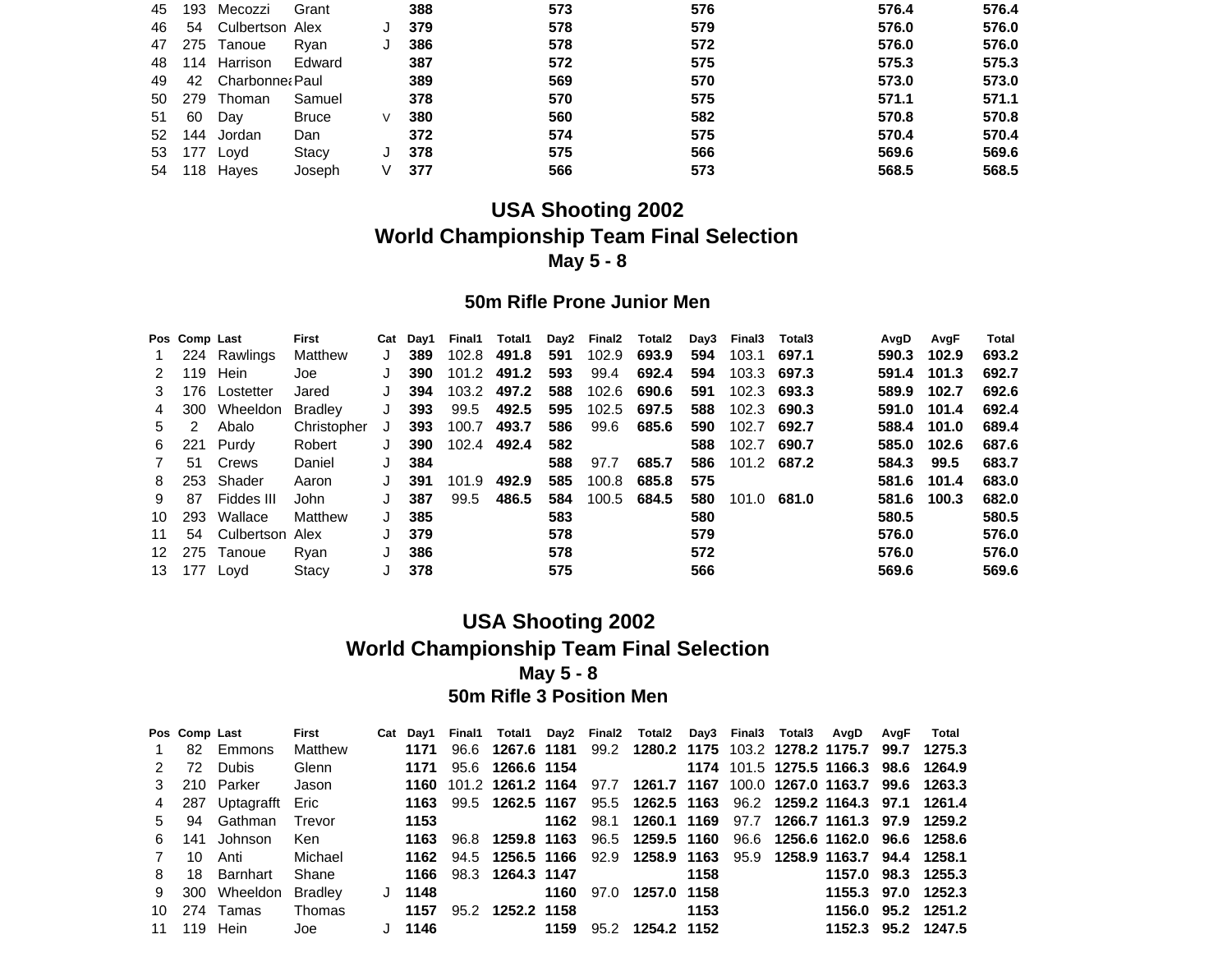| 12 | 169            | Leone           | Anthony G.   |         | 1147 | 1150 | 1164<br>91.8 | 1255.8 1153.7<br>91.8 | 1245.5 |
|----|----------------|-----------------|--------------|---------|------|------|--------------|-----------------------|--------|
| 13 | 79             | Edman           | Jonas        | V       | 1152 | 1153 | 1161         | 1155.3                | 1155.3 |
| 14 | 257            | Shub            | Maxim        |         | 1149 | 1154 | 1155         | 1152.7                | 1152.7 |
| 15 | 224            | Rawlings        | Matthew      | J       | 1152 | 1152 | 1154         | 1152.7                | 1152.7 |
| 16 | 213            | Pestilli        | Vincent      |         | 1149 | 1146 | 1159         | 1151.3                | 1151.3 |
| 17 | 184            | Manges          | Tim          |         | 1146 | 1151 | 1155         | 1150.7                | 1150.7 |
| 18 | 113            | Hardy           | Gary         |         | 1152 | 1145 | 1144         | 1147.0                | 1147.0 |
| 19 | 217            | Aylward         | Robert       | S       | 1138 | 1143 | 1145         | 1142.0                | 1142.0 |
| 20 | 176            | Lostetter       | Jared        | J       | 1137 | 1131 | 1157         | 1141.7                | 1141.7 |
| 21 | 68             | Dion            | Michel       | V       | 1145 | 1142 | 1136         | 1141.0                | 1141.0 |
| 22 | 231            | Robinson        | Wesley       | V       | 1140 | 1141 | 1135         | 1138.7                | 1138.7 |
| 23 | 253            | Shader          | Aaron        | $\cdot$ | 1147 | 1144 | 1123         | 1138.0                | 1138.0 |
| 24 | 275            | Tanoue          | Ryan         | J       | 1132 | 1133 | 1140         | 1135.0                | 1135.0 |
| 25 | 271            | Sych            | Grzegoz      | V       | 1133 | 1137 | 1135         | 1135.0                | 1135.0 |
| 26 | 51             | Crews           | Daniel       | J       | 1132 | 1125 | 1145         | 1134.0                | 1134.0 |
| 27 | 193            | Mecozzi         | Grant        |         | 1138 | 1128 | 1134         | 1133.3                | 1133.3 |
| 28 | 144            | Jordan          | Dan          |         | 1129 | 1133 | 1132         | 1131.3                | 1131.3 |
| 29 | 221            | Purdy           | Robert       | J       | 1123 | 1132 | 1138         | 1131.0                | 1131.0 |
| 30 | 293            | Wallace         | Matthew      | J       | 1128 | 1134 | 1130         | 1130.7                | 1130.7 |
| 31 | $\overline{2}$ | Abalo           | Christopher  | J       | 1134 | 1126 | 1129         | 1129.7                | 1129.7 |
| 32 | 148            | Kavanaugh Paul  |              |         | 1131 | 1120 | 1128         | 1126.3                | 1126.3 |
| 33 | 207            | Niefer          | Cory         | V       | 1113 | 1126 | 1139         | 1126.0                | 1126.0 |
| 34 | 245            | Sawyer          | Larry        |         | 1129 | 1129 | 1115         | 1124.3                | 1124.3 |
| 35 | 54             | Culbertson Alex |              | J       | 1133 | 1119 | 1119         | 1123.7                | 1123.7 |
| 36 | 128            | Hockings        | Mike         | V       | 1111 | 1127 | 1121         | 1119.7                | 1119.7 |
| 37 | 269            | Sulser          | Glenn        |         | 1119 | 1120 | 1100         | 1113.0                | 1113.0 |
| 38 | 42             | Charbonne: Paul |              |         | 1116 | 1105 | 1116         | 1112.3                | 1112.3 |
| 39 | 87             | Fiddes III      | John         | J       | 1094 | 1104 | 1102         | 1100.0                | 1100.0 |
| 40 | 60             | Day             | <b>Bruce</b> | V       | 1095 | 1079 | 1117         | 1097.0                | 1097.0 |
| 41 | 181            | Mailloux        | Martin       | $\vee$  | 1083 | 1107 | 1098         | 1096.0                | 1096.0 |
| 42 | 177            | Loyd            | Stacy        | J       | 1070 | 1087 | 1087         | 1081.3                | 1081.3 |
| 43 | 118            | Hayes           | Joseph       | V       | 1067 | 1086 | 1086         | 1079.7                | 1079.7 |
| 44 | 114            | Harrison        | Edward       |         | 1086 | 1045 | 1085         | 1072.0                | 1072.0 |
| 45 | 179            | Mack            | Trevor       | V       | 1062 | 1068 | 1084         | 1071.3                | 1071.3 |

#### **50m Rifle 3 Position Junior Men**

|  | Pos Comp Last          | First   |          |  |  |  |  | Cat Day1 Final1 Total1 Day2 Final2 Total2 Day3 Final3 Total3 AvgD AvgF Total     |  |
|--|------------------------|---------|----------|--|--|--|--|----------------------------------------------------------------------------------|--|
|  | 1 300 Wheeldon Bradley |         |          |  |  |  |  | J 1148 96.9 1244.9 1160 101.2 1261.2 1158 97.7 1255.7 1155.3 98.6 1253.9         |  |
|  | 2 224 Rawlings         | Matthew |          |  |  |  |  | J 1152 96.1 1248.1 1152 100.2 1252.2 1154 95.4 1249.4 1152.7 97.2 1249.9         |  |
|  | 3 119 Hein             | Joe     |          |  |  |  |  | J 1146 98.8 1244.8 1159 92.9 1251.9 1152 97.4 1249.4 1152.3 96.4 1248.7          |  |
|  | 4 176 Lostetter        | Jared   |          |  |  |  |  | J 1137 94.0 1231.0 1131 96.7 1227.7 1157 DNS 1157.0 1141.7 95.4 1237.0           |  |
|  | 5 275 Tanoue           | Rvan    |          |  |  |  |  | J 1132   1133   96.0   1229.0   1140   100.0   1240.0   1135.0   98.0   1233.0   |  |
|  | 6 253 Shader           | Aaron   |          |  |  |  |  | J 1147 98.7 <b>1245.7 1144</b> 91.0 <b>1235.0 1123</b> 1138.0 <b>94.9 1232.9</b> |  |
|  | 7 51 Crews             | Daniel  |          |  |  |  |  | J 1132 95.5 1227.5 1125 1145 98.4 1243.4 1134.0 97.0 1231.0                      |  |
|  | 8 221 Purdy            | Robert  | J 1123   |  |  |  |  | 1132 97.5 1229.5 1138 97.7 1235.7 1131.0 97.6 1228.6                             |  |
|  | 9 293 Wallace          | Matthew | $J$ 1128 |  |  |  |  | 1134 97.2 1231.2 1130 95.3 1225.3 1130.7 96.3 1226.9                             |  |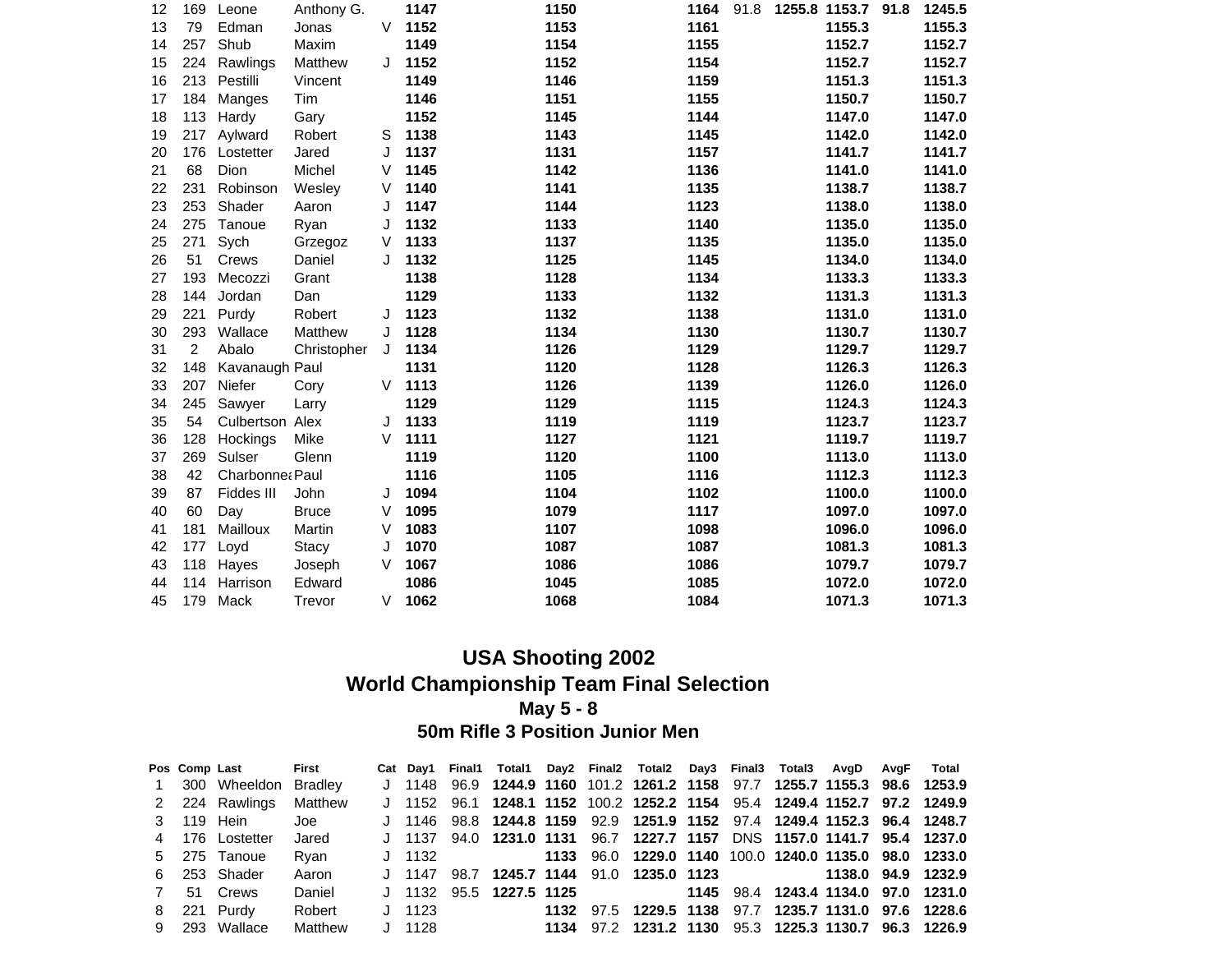|  | 10 2 Abalo            | Christopher J 1134 96.8 1230.8 1126           |          |  |      | 1129 | 1129.7 96.8 1226.5 |        |
|--|-----------------------|-----------------------------------------------|----------|--|------|------|--------------------|--------|
|  |                       | 11 54 Culbertson Alex J 1133 91.6 1224.6 1119 |          |  |      | 1119 | 1123.7 91.6 1215.3 |        |
|  | 12 87 Fiddes III John |                                               | $J$ 1094 |  | 1104 | 1102 | 1100.0             | 1100.0 |
|  | 13 177 Lovd           | Stacv                                         | J 1070   |  | 1087 | 1087 | 1081.3             | 1081.3 |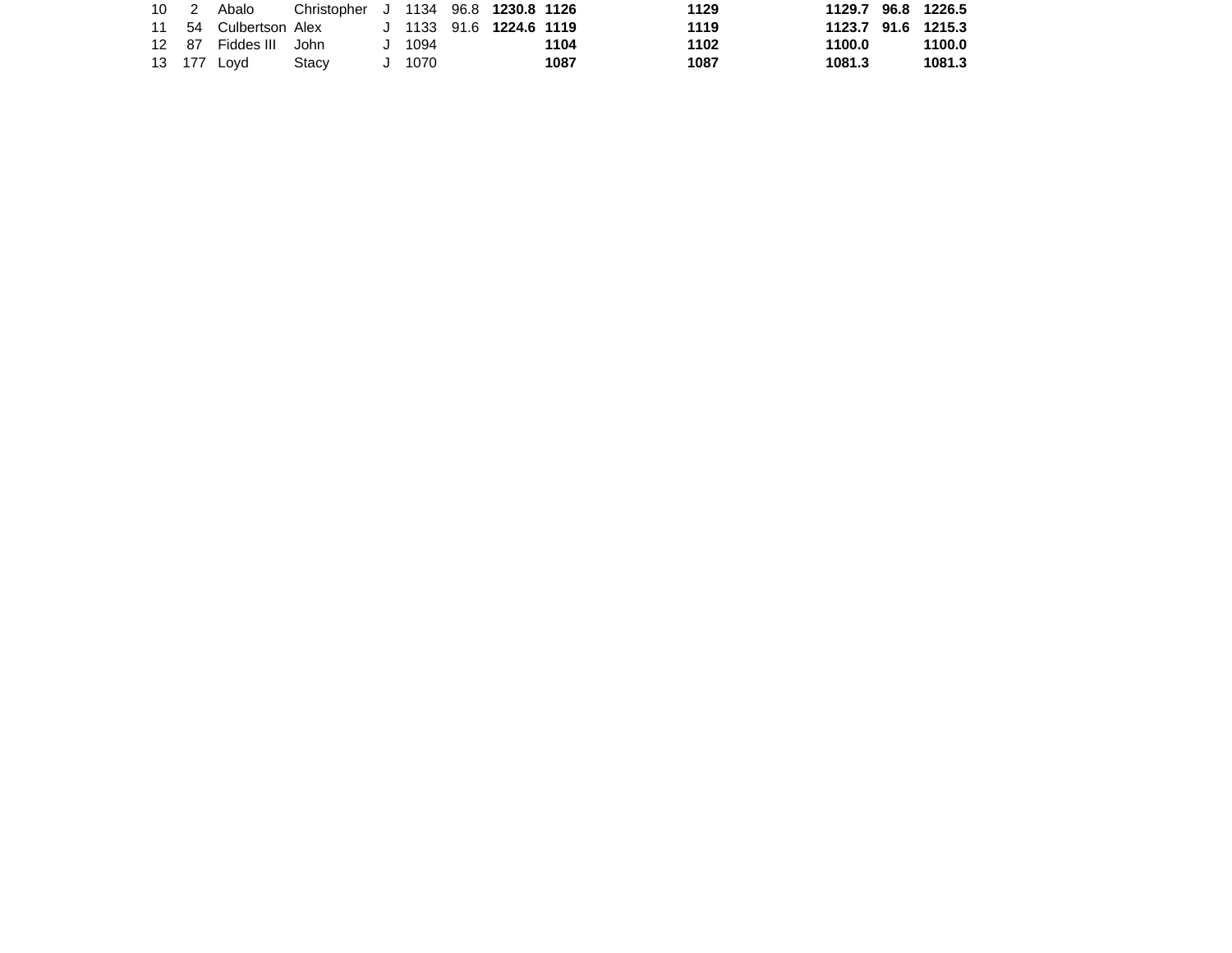#### **10m Air Rifle Women**

| <b>Pos</b> | Comp Last |                            | <b>First</b> | Cat       | Day1 | Final1 | Total1 | Day2 | Final <sub>2</sub> | Total <sub>2</sub> | Day3       | Final3 | Total3 | AvgD  | AvgF  | <b>Total</b> |
|------------|-----------|----------------------------|--------------|-----------|------|--------|--------|------|--------------------|--------------------|------------|--------|--------|-------|-------|--------------|
| 1          | 40        | Caruso                     | Emily        | W         | 392  | 99.7   | 491.7  | 396  | 102.9              | 498.9              | 395        | 102.3  | 497.3  | 394.3 | 101.6 | 496.0        |
| 2          | 27        | <b>Blakeslee</b>           | Sara         | WJ        | 395  | 104.4  | 499.4  | 393  | 98.8               | 491.8              | 391        | 100.0  | 491.0  | 393.0 | 101.1 | 494.1        |
| 3          | 203       | Mulloy                     | Melissa      | W         | 389  | 101.9  | 490.9  | 393  | 102.9              | 495.9              | 391        | 100.5  | 491.5  | 391.0 | 101.8 | 492.8        |
| 4          | 259       | <b>Skeuse</b>              | Erin         | WJ        | 388  | 100.7  | 488.7  | 393  | 101.0              | 494.0              | 391        | 100.5  | 491.5  | 390.7 | 100.7 | 491.4        |
| 5          | 89        | Foster                     | Jean         | W         | 389  | 100.1  | 489.1  | 394  | 100.3              | 494.3              | 390        | 100.4  | 490.4  | 391.0 | 100.3 | 491.3        |
| 6          | 81        | <b>Elsass</b>              | Mary         | W         | 392  | 101.0  | 493.0  | 392  | 98.5               | 490.5              | 387        |        |        | 390.3 | 99.8  | 490.1        |
| 7          | 323       | Green                      | Celeste      | WJ        | 388  |        |        | 388  |                    |                    | 389        | 101.7  | 490.7  | 388.3 | 101.7 | 490.0        |
| 8          | 23        | <b>Beyerle</b>             | Jamie        | WJ        | 394  | 100.7  | 494.7  | 387  |                    |                    | 387        |        |        | 389.3 | 100.7 | 490.0        |
| 9          | 101       | Goss                       | Vicki        | WJ        | 388  | 100.4  | 488.4  | 388  |                    |                    | 388        |        |        | 388.0 | 100.4 | 488.4        |
| 10         | 100       | Goodman                    | Annie        | W         | 381  |        |        | 390  | 100.2              | 490.2              | 384        |        |        | 385.0 | 100.2 | 485.2        |
| 11         | 124       | <b>Hicks</b>               | Morgan       | WJ        | 385  |        |        | 378  |                    |                    | 388        | 101.3  | 489.3  | 383.7 | 101.3 | 485.0        |
| 12         | 183       | Manges                     | Karyn        | W         | 386  |        |        | 392  | 95.9               | 487.9              | 387        |        |        | 388.3 | 95.9  | 484.2        |
| 13         | 146       | Kane                       | Thrine       | W         | 386  |        |        | 387  |                    |                    | 389        | 94.8   | 483.8  | 387.3 | 94.8  | 482.1        |
| 14         | 29        | <b>Bowes</b>               | Sharon       | WV        | 392  |        |        | 388  |                    |                    | 394        |        |        | 391.3 |       | 391.3        |
| 15         | 194       | Mecredy                    | Jacklyn      | WV        | 389  |        |        | 387  |                    |                    | 391        |        |        | 389.0 |       | 389.0        |
| 16         | 151       | Kempley                    | Reya         | WJ        | 383  |        |        | 389  |                    |                    | 388        |        |        | 386.7 |       | 386.7        |
| 17         | 140       | Johnson                    | Cari         | WV        | 388  |        |        | 387  |                    |                    | 384        |        |        | 386.3 |       | 386.3        |
| 18         | 145       | Jung                       | Marta        | WJ        | 386  |        |        | 383  |                    |                    | 387        |        |        | 385.3 |       | 385.3        |
| 19         | 215       | Pienkowski Kim             |              | W         | 382  |        |        | 384  |                    |                    | 387        |        |        | 384.3 |       | 384.3        |
| 20         | 5         | Allaire                    | Nicole       | W         | 385  |        |        | 389  |                    |                    | 379        |        |        | 384.3 |       | 384.3        |
| 21         | 209       | Paoletta                   | Sarah        | WJ        | 384  |        |        | 380  |                    |                    | 387        |        |        | 383.7 |       | 383.7        |
| 22         | 52        | Crist                      | Amber        | WJ        | 385  |        |        | 386  |                    |                    | 380        |        |        | 383.7 |       | 383.7        |
| 23         | 46        | <b>Chrostowsk Kimberly</b> |              | WJ        | 384  |        |        | 383  |                    |                    | 383        |        |        | 383.3 |       | 383.3        |
| 24         | 111       | Hamulas                    | Cindy        | WV        | 383  |        |        | 385  |                    |                    | 382        |        |        | 383.3 |       | 383.3        |
| 25         | 281       | Tidmore                    | Elizabeth    | WJ        | 380  |        |        |      |                    |                    | 384        |        |        | 382.0 |       | 382.0        |
| 26         | 39        | Caron                      | Sylvie       | WV        | 379  |        |        | 378  |                    |                    | 386        |        |        | 381.0 |       | 381.0        |
| 27         | 61        | Dean                       | Becca        | W         | 378  |        |        | 378  |                    |                    | 383        |        |        | 379.7 |       | 379.7        |
| 28         | 31        | <b>Brenzovich Debbie</b>   |              | W         | 382  |        |        | 376  |                    |                    | 381        |        |        | 379.7 |       | 379.7        |
| 29         | 47        | Chrostowsk Stephanie       |              | W         | 378  |        |        | 383  |                    |                    | 378        |        |        | 379.7 |       | 379.7        |
| 30         | 172       | Litz                       | Stephanie    | W         | 379  |        |        | 378  |                    |                    | <b>DNF</b> |        |        | 378.5 |       | 378.5        |
| 31         | 265       | Spinney                    | Maureen      | WV        | 383  |        |        | 374  |                    |                    | 368        |        |        | 375.0 |       | 375.0        |
| 32         | 192       | Meagher                    | Lindsey      | WJ        | 371  |        |        | 372  |                    |                    | 377        |        |        | 373.3 |       | 373.3        |
| 33         | 218       | Ponti                      | Hattie       | W         | 369  |        |        | 375  |                    |                    | 374        |        |        | 372.7 |       | 372.7        |
| 34         | 264       | Spicer                     | Chantel      | WV        | 375  |        |        | 370  |                    |                    | 367        |        |        | 370.7 |       | 370.7        |
| 35         | 254       | Shewan                     | Ann          | WV        | 358  |        |        | 361  |                    |                    | 371        |        |        | 363.3 |       | 363.3        |
| 36         | 95        | Gavin                      | Laura        | WJ        | 360  |        |        | 361  |                    |                    | 367        |        |        | 362.7 |       | 362.7        |
| 37         | 25        | Bjorkman                   | Suelynn      | <b>WV</b> | 353  |        |        | 344  |                    |                    | 366        |        |        | 354.3 |       | 354.3        |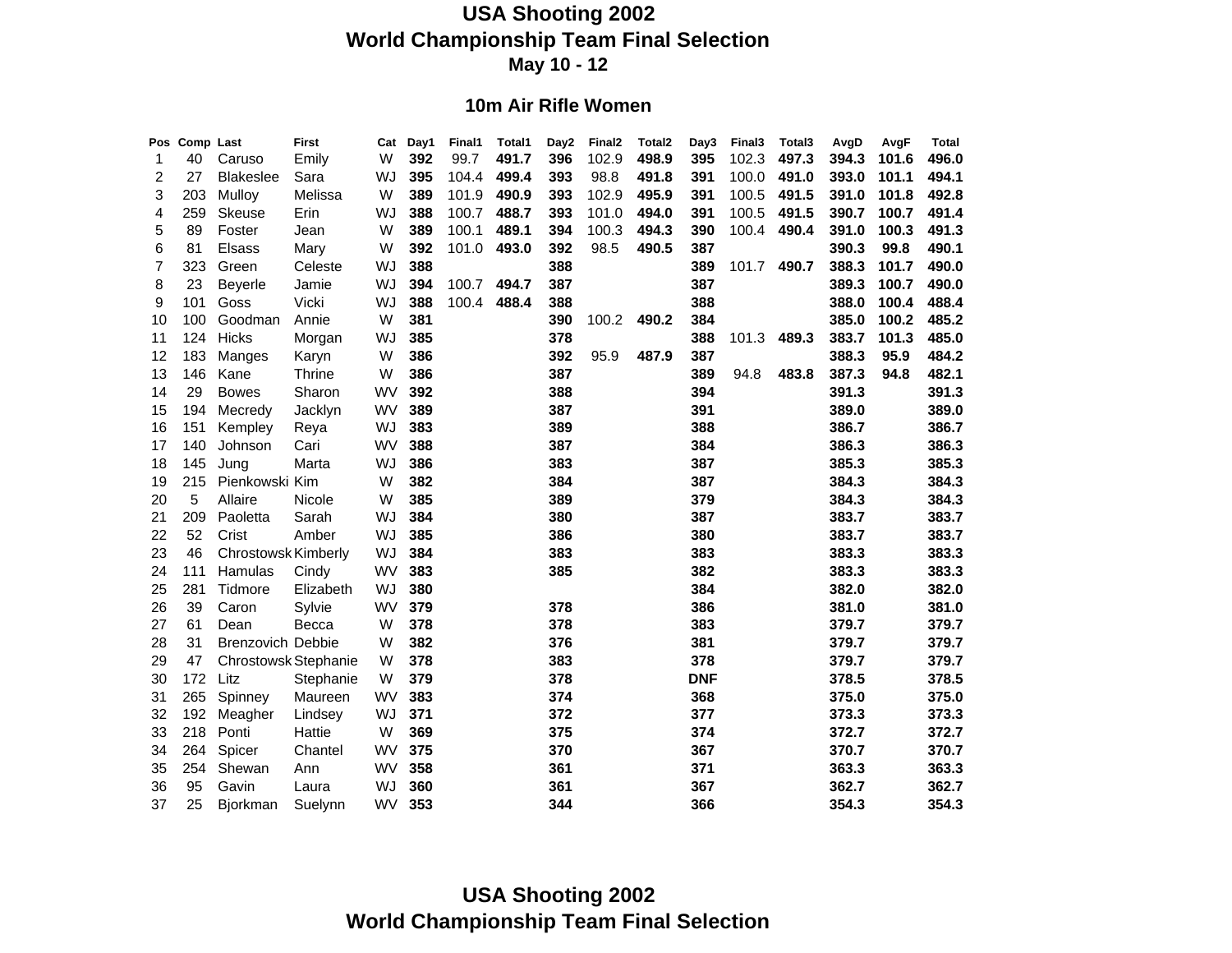#### **10m Air Rifle Junior Women**

|    | Pos Comp Last |                     | First     | Cat | Dav1 | Final1 | Total1 | Day2       | Final <sub>2</sub> | Total <sub>2</sub> | Day3 | Final <sub>3</sub> | Total3 | AvgD  | AvgF  | Total |
|----|---------------|---------------------|-----------|-----|------|--------|--------|------------|--------------------|--------------------|------|--------------------|--------|-------|-------|-------|
|    | 27            | <b>Blakeslee</b>    | Sara      | WJ  | 395  | 102.6  | 497.6  | 393        | 98.4               | 491.4              | 391  | 102.2              | 493.2  | 393.0 | 101.1 | 494.1 |
|    | 259           | Skeuse              | Erin      | WJ  | 388  | 102.0  | 490.0  | 393        | 101.1              | 494.1              | 391  | 101.5              | 492.5  | 390.7 | 101.5 | 492.2 |
| 3  | 323           | Green               | Celeste   | WJ  | 388  | 103.4  | 491.4  | 388        | 102.5              | 490.5              | 389  | 101.3              | 490.3  | 388.3 | 102.4 | 490.7 |
| 4  | 23            | Beverle             | Jamie     | WJ  | 394  | 101.2  | 495.2  | 387        | 99.7               | 486.7              | 387  |                    |        | 389.3 | 100.5 | 489.8 |
| 5. | 101           | Goss                | Vicki     | WJ  | 388  | 101.9  | 489.9  | 388        | 99.7               | 487.7              | 388  | 100.7              | 488.7  | 388.0 | 100.8 | 488.8 |
| 6  | 151           | Kempley             | Reya      | WJ  | 383  |        |        | 389        | 101.5              | 490.5              | 388  | 98.7               | 486.7  | 386.7 | 100.1 | 486.8 |
|    | 46            | Chrostowsk Kimberly |           | WJ  | 384  |        |        | 383        | 103.1              | 486.1              | 383  |                    |        | 383.3 | 103.1 | 486.4 |
| 8  | 209           | Paoletta            | Sarah     | WJ. | 384  |        |        | 380        |                    |                    | 387  | 100.4              | 487.4  | 383.7 | 100.4 | 484.1 |
| 9  | 52            | Crist               | Amber     | WJ  | 385  | 100.4  | 485.4  | 386        | 100.1              | 486.1              | 380  |                    |        | 383.7 | 100.3 | 483.9 |
| 10 | 124           | Hicks               | Morgan    | WJ  | 385  | 100.8  | 485.8  | 378        |                    |                    | 388  | 99.4               | 487.4  | 383.7 | 100.1 | 483.8 |
| 11 | 145           | Jung                | Marta     | WJ  | 386  | 100.1  | 486.1  | 383        |                    |                    | 387  | 94.6               | 481.6  | 385.3 | 97.4  | 482.7 |
| 12 | 281           | Tidmore             | Elizabeth | WJ  | 380  |        |        | <b>DNF</b> |                    |                    | 384  |                    |        | 382.0 |       | 382.0 |
| 13 | 192           | Meagher             | Lindsey   | WJ  | 371  |        |        | 372        |                    |                    | 377  |                    |        | 373.3 |       | 373.3 |
| 14 | 95            | Gavin               | Laura     | WJ  | 360  |        |        | 361        |                    |                    | 367  |                    |        | 362.7 |       | 362.7 |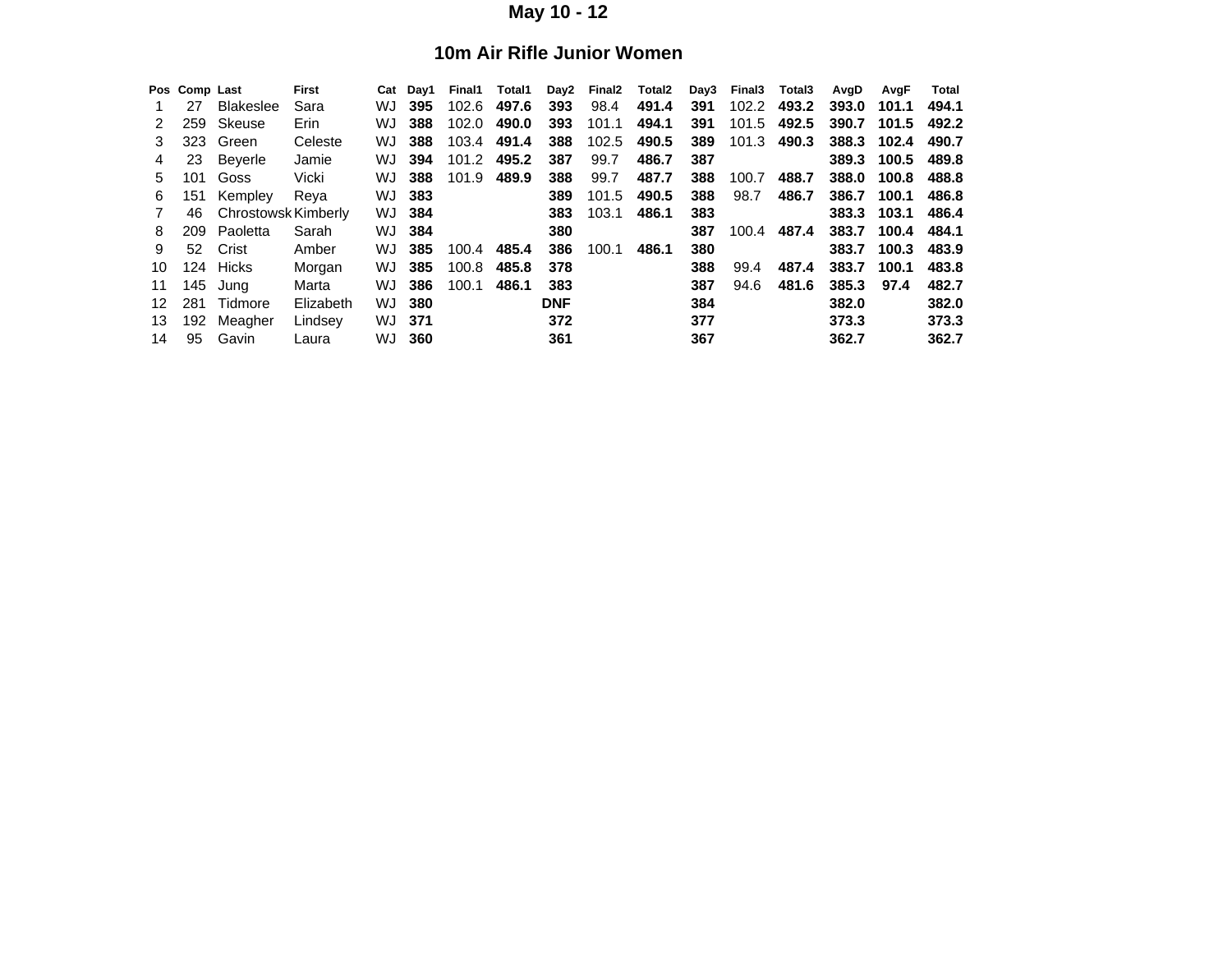#### **50m Rifle Prone Women**

|                | Pos Comp Last |                     | <b>First</b> |           | Cat Day1 | Day2 | Day3 | Total | AvgT  |
|----------------|---------------|---------------------|--------------|-----------|----------|------|------|-------|-------|
| 1              | 81            | Elsass              | Mary         | W         | 594      | 593  | 585  | 1772  | 590.7 |
| $\overline{c}$ | 23            | <b>Beyerle</b>      | Jamie        | WJ        | 589      | 591  | 590  | 1770  | 590.0 |
| 3              | 27            | <b>Blakeslee</b>    | Sara         | WJ        | 583      | 590  | 594  | 1767  | 589.0 |
| 4              | 58            | Darland             | Amber        | W         | 589      | 586  | 591  | 1766  | 588.7 |
| 5              | 89            | Foster              | Jean         | W         | 590      | 584  | 591  | 1765  | 588.3 |
| 6              | 40            | Caruso              | Emily        | W         | 584      | 587  | 592  | 1763  | 587.7 |
| $\overline{7}$ | 323           | Green               | Celeste      | WJ        | 586      | 591  | 585  | 1762  | 587.3 |
| 8              | 183           | Manges              | Karyn        | W         | 584      | 587  | 585  | 1756  | 585.3 |
| 9              | 151           | Kempley             | Reya         | WJ        | 582      | 587  | 585  | 1754  | 584.7 |
| 10             | 218           | Ponti               | Hattie       | W         | 589      | 576  | 587  | 1752  | 584.0 |
| 11             | 192           | Meagher             | Lindsey      | WJ        | 586      | 586  | 580  | 1752  | 584.0 |
| 12             | 203           | Mulloy              | Melissa      | W         | 580      | 582  | 589  | 1751  | 583.7 |
| 13             | 146           | Kane                | Thrine       | W         | 577      | 578  | 591  | 1746  | 582.0 |
| 14             | 124           | <b>Hicks</b>        | Morgan       | WJ        | 589      | 581  | 575  | 1745  | 581.7 |
| 15             | 140           | Johnson             | Cari         | WV        | 582      | 578  | 582  | 1742  | 580.7 |
| 16             | 264           | Spicer              | Chantel      | WV        | 581      | 575  | 581  | 1737  | 579.0 |
| 17             | 61            | Dean                | Becca        | W         | 576      | 583  | 577  | 1736  | 578.7 |
| 18             | 182           | Makucevich Michele  |              | W         | 576      | 578  | 571  | 1725  | 575.0 |
| 19             | 5             | Allaire             | Nicole       | W         | 566      | 584  | 574  | 1724  | 574.7 |
| 20             | 46            | Chrostowsk Kimberly |              | WJ        | 572      | 574  | 577  | 1723  | 574.3 |
| 21             | 25            | <b>Bjorkman</b>     | Suelynn      | WV        | 574      | 572  | 574  | 1720  | 573.3 |
| 22             | 101           | Goss                | Vicki        | WJ        | 574      | 574  | 571  | 1719  | 573.0 |
| 23             | 265           | Spinney             | Maureen      | <b>WV</b> | 574      | 572  | 573  | 1719  | 573.0 |
| 24             | 29            | <b>Bowes</b>        | Sharon       | WV        | 574      | 569  |      | 1143  | 571.5 |
| 25             | 318           | Zachary             | Dara         | W         | 576      | 556  | 570  | 1702  | 567.3 |
| 26             | 254           | Shewan              | Ann          | <b>WV</b> | 559      | 561  | 569  | 1689  | 563.0 |
| 27             | 95            | Gavin               | Laura        | WJ        | 561      | 565  | 559  | 1685  | 561.7 |
| 28             | 145           | Jung                | Marta        | WJ        | 557      | 555  | 566  | 1678  | 559.3 |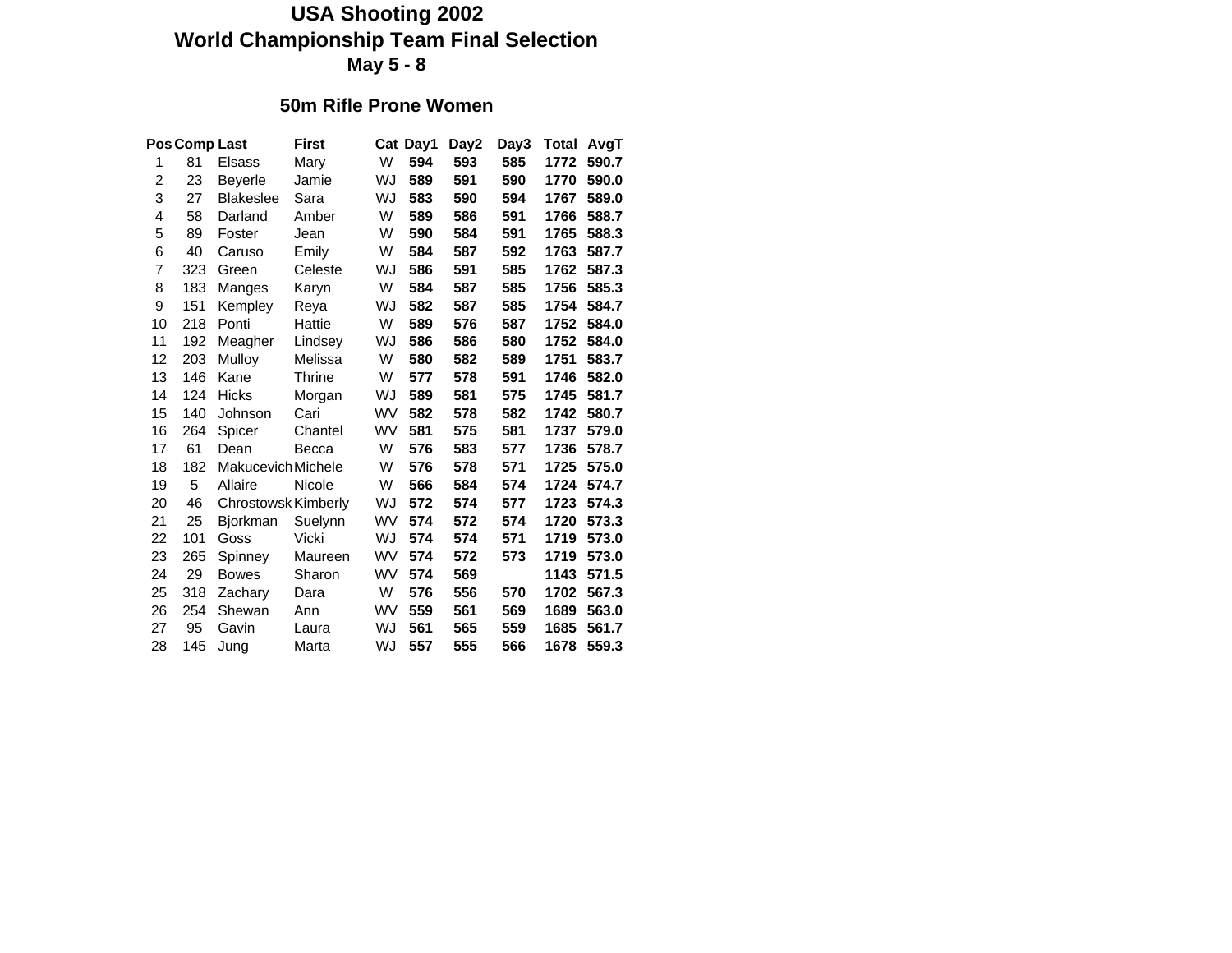#### **50m Rifle Prone Junior Women**

|    |     | <b>Pos Comp Last</b>       | <b>First</b> |    | Cat Day1 | Day2 | Day3 | <b>Total AvgT</b> |            |
|----|-----|----------------------------|--------------|----|----------|------|------|-------------------|------------|
|    | 23  | <b>Beverle</b>             | Jamie        | WJ | 589      | 591  | 590  | 1770              | 590.0      |
| 2  | 27  | <b>Blakeslee</b>           | Sara         | WJ | 583      | 590  | 594  | 1767              | 589.0      |
| 3  | 323 | Green                      | Celeste      | WJ | 586      | 591  | 585  |                   | 1762 587.3 |
| 4  | 151 | Kempley                    | Reva         | WJ | 582      | 587  | 585  |                   | 1754 584.7 |
| 5  | 192 | Meagher                    | Lindsey      | WJ | 586      | 586  | 580  |                   | 1752 584.0 |
| 6  |     | 124 Hicks                  | Morgan       | WJ | 589      | 581  | 575  |                   | 1745 581.7 |
| 7  | 46  | <b>Chrostowsk Kimberly</b> |              | WJ | 572      | 574  | 577  |                   | 1723 574.3 |
| 8  | 101 | Goss                       | Vicki        | WJ | 574      | 574  | 571  | 1719              | 573.0      |
| 9  | 95  | Gavin                      | Laura        | WJ | 561      | 565  | 559  | 1685              | 561.7      |
| 10 | 145 | Jung                       | Marta        | WJ | 557      | 555  | 566  | 1678              | 559.3      |
|    |     |                            |              |    |          |      |      |                   |            |

### **USA Shooting 2002 World Championship Team Final Selection May 5 - 8**

#### **50m Rifle 3 Position Women**

|    |     | <b>Pos Comp Last</b> | <b>First</b> |         |      |            |     |      | Cat Day1 Final1 Total1 Day2 Final2 Total2 Day3 Final3 Total3 AvgD AvgF Total |     |      |                             |       |                  |       |
|----|-----|----------------------|--------------|---------|------|------------|-----|------|------------------------------------------------------------------------------|-----|------|-----------------------------|-------|------------------|-------|
|    | 27  | Blakeslee            | Sara         | WJ 578  | 96.1 | 674.1      | 584 |      | 95.0 679.0                                                                   | 580 | 98.7 | 678.7                       |       | 580.7 96.6 677.3 |       |
|    | 40  | Caruso               | Emily        | W 581   | 97.7 | 678.7      | 576 |      | 95.3 671.3 576                                                               |     |      | 96.3 672.3 577.7 96.4 674.1 |       |                  |       |
|    | 58  | Darland              | Amber        | W 574   |      | 98.4 672.4 | 573 |      | 98.3 671.3 582 95.9 677.9 576.3 97.5 673.9                                   |     |      |                             |       |                  |       |
| 4  |     | 203 Mullov           | Melissa      | W 579   |      | 99.5 678.5 | 570 | 98.7 | 668.7                                                                        | 577 |      | 97.3 674.3 575.3 98.5 673.8 |       |                  |       |
| 5. | 89  | Foster               | Jean         | W 569   |      |            | 581 |      | 100.9 681.9 575 96.2 671.2 575.0 98.6 673.6                                  |     |      |                             |       |                  |       |
| 6  | -23 | Beverle              | Jamie        | W.J 571 | 98.1 | 669.1      | 574 | 99.0 | 673.0                                                                        | 578 |      | 97.2 675.2 574.3 98.1 672.4 |       |                  |       |
|    |     | 259 Skeuse           | Erin         | W.J 574 | 95.1 | 669.1      | 574 | 91.9 | 665.9                                                                        | 574 |      | 93.9 667.9                  | 574.0 | 93.6             | 667.6 |
| 8. | -81 | <b>Elsass</b>        | Marv         | W 574   | 94.0 | 668.0      | 568 |      |                                                                              | 570 |      |                             | 570.7 | 94.0             | 664.7 |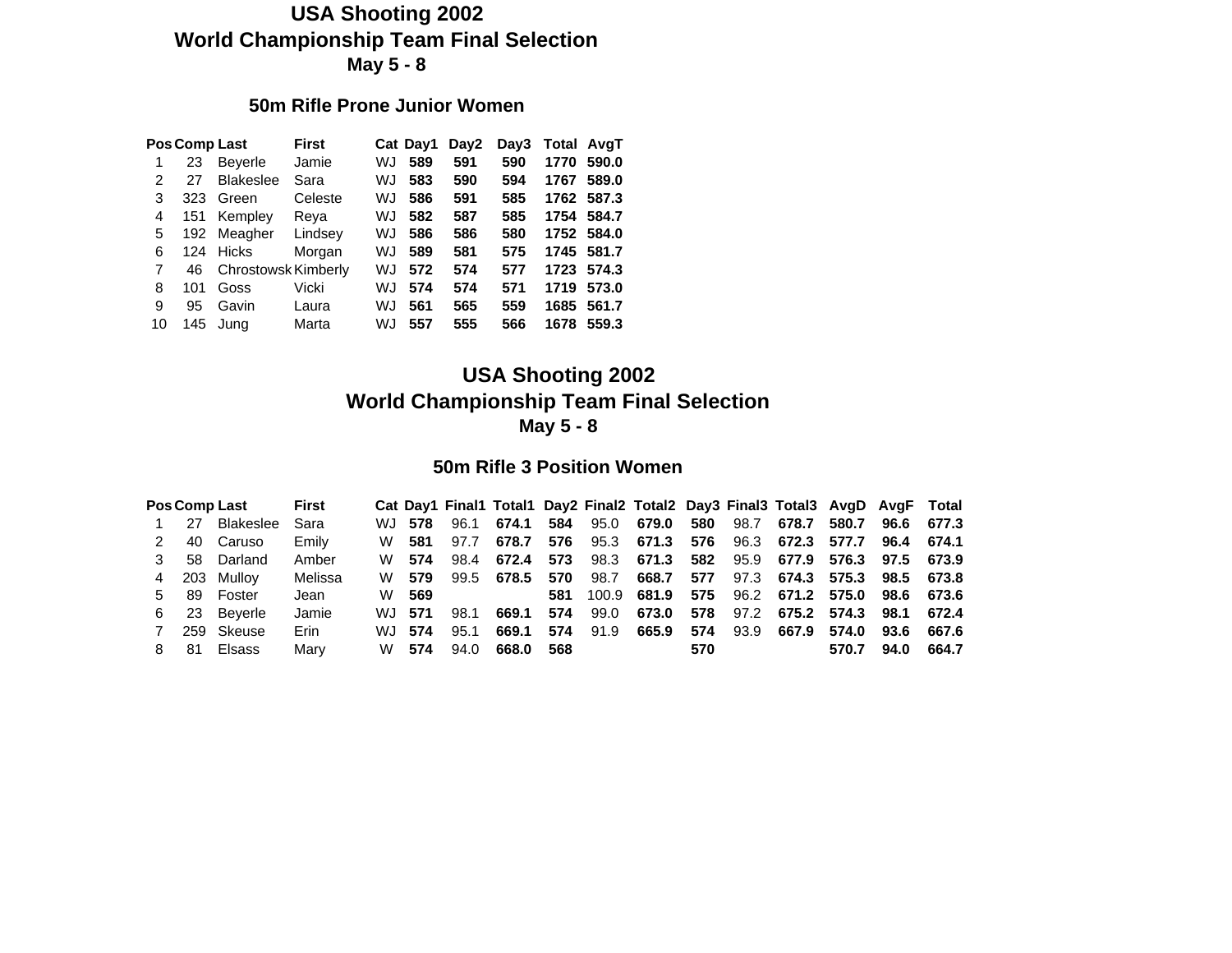| 9  | 124 | Hicks               | Morgan  | WJ        | 569 |      |       | 573 | 91.1 | 664.1 | 577 | 91.6 | 668.6 | 573.0 | 91.4 | 664.4 |
|----|-----|---------------------|---------|-----------|-----|------|-------|-----|------|-------|-----|------|-------|-------|------|-------|
| 10 | 323 | Green               | Celeste | WJ        | 573 | 87.3 | 660.3 | 564 |      |       | 574 |      |       | 570.3 | 87.3 | 657.6 |
| 11 | 146 | Kane                | Thrine  | W         | 570 |      |       | 569 |      |       | 569 |      |       | 569.3 |      | 569.3 |
| 12 | 101 | Goss                | Vicki   | WJ        | 566 |      |       | 569 |      |       | 563 |      |       | 566.0 |      | 566.0 |
| 13 | 183 | Manges              | Karyn   | W         | 568 |      |       | 562 |      |       | 567 |      |       | 565.7 |      | 565.7 |
| 14 | 5   | Allaire             | Nicole  | W         | 571 |      |       | 568 |      |       | 558 |      |       | 565.7 |      | 565.7 |
| 15 | 218 | Ponti               | Hattie  | W         | 563 |      |       | 564 |      |       | 560 |      |       | 562.3 |      | 562.3 |
| 16 | 151 | Kempley             | Reya    | WJ        | 558 |      |       | 560 |      |       | 566 |      |       | 561.3 |      | 561.3 |
| 17 | 192 | Meagher             | Lindsey | WJ        | 563 |      |       | 561 |      |       | 560 |      |       | 561.3 |      | 561.3 |
| 18 | 29  | <b>Bowes</b>        | Sharon  | <b>WV</b> | 560 |      |       | 559 |      |       | 561 |      |       | 560.0 |      | 560.0 |
| 19 | 111 | Hamulas             | Cindy   | WV.       | 560 |      |       | 567 |      |       | 550 |      |       | 559.0 |      | 559.0 |
| 20 | 46  | Chrostowsk Kimberly |         | WJ        | 566 |      |       | 554 |      |       | 556 |      |       | 558.7 |      | 558.7 |
| 21 | 140 | Johnson             | Cari    | <b>WV</b> | 550 |      |       | 555 |      |       | 560 |      |       | 555.0 |      | 555.0 |
| 22 | 61  | Dean                | Becca   | W         | 548 |      |       | 549 |      |       | 559 |      |       | 552.0 |      | 552.0 |
| 23 | 265 | Spinney             | Maureen | <b>WV</b> | 561 |      |       | 537 |      |       | 545 |      |       | 547.7 |      | 547.7 |
| 24 | 145 | Jung                | Marta   | WJ        | 557 |      |       | 551 |      |       | 534 |      |       | 547.3 |      | 547.3 |
| 25 | 95  | Gavin               | Laura   | WJ        | 541 |      |       | 550 |      |       | 548 |      |       | 546.3 |      | 546.3 |
| 26 | 25  | Bjorkman            | Suelynn | WV.       | 534 |      |       | 528 |      |       | 537 |      |       | 533.0 |      | 533.0 |
| 27 | 254 | Shewan              | Ann     | WV.       | 529 |      |       | 515 |      |       | 536 |      |       | 526.7 |      | 526.7 |

#### **50m Rifle 3 Position Junior Women**

|    |     | Pos Comp Last       | <b>First</b> |     |        |      |       |     |      | Cat Day1 Final1 Total1 Day2 Final2 Total2 Day3 Final3 Total3 AvgD AvgF Total |     |       |       |       |       |       |
|----|-----|---------------------|--------------|-----|--------|------|-------|-----|------|------------------------------------------------------------------------------|-----|-------|-------|-------|-------|-------|
|    | 27  | <b>Blakeslee</b>    | Sara         | WJ. | 578    | 99.2 | 578.0 | 584 | 99.2 | 683.2                                                                        | 580 | 100.3 | 680.3 | 580.7 | 99.6  | 680.2 |
|    | 23  | Beverle             | Jamie        | WJ. | 571    | 99.0 | 571.0 | 574 | 99.9 | 673.9                                                                        | 578 | 102.8 | 680.8 | 574.3 | 100.6 | 674.9 |
|    | 124 | Hicks               | Morgan       | WJ  | 569    | 96.0 | 568.5 | 573 | 96.5 | 669.5                                                                        | 577 | 98.1  | 675.1 | 573.0 | 96.9  | 669.9 |
|    | 259 | Skeuse              | Erin         |     | WJ 574 | 96.3 | 574.0 | 574 | 92.2 | 666.2                                                                        | 574 | 97.1  | 671.1 | 574.0 | 95.2  | 669.2 |
| 5. | 323 | Green               | Celeste      | WJ. | 573    | 95.7 | 573.0 | 564 | 97.6 | 661.6                                                                        | 574 | 96.8  | 670.8 | 570.3 | 96.7  | 667.0 |
| 6. | 101 | Goss                | Vicki        | WJ. | 566    | 98.7 | 566.3 | 569 | 93.7 | 662.7                                                                        | 563 | 94.8  | 657.8 | 566.0 | 95.7  | 661.7 |
|    | 46  | Chrostowsk Kimberly |              | WJ. | 566    | 99.3 | 564.1 | 554 |      |                                                                              | 556 |       |       | 558.7 | 99.3  | 658.0 |
| 8  | 192 | Meagher             | Lindsev      | WJ. | 563    | 92.6 | 561.9 | 561 | 95.7 | 656.7                                                                        | 560 | 94.2  | 654.2 | 561.3 | 94.2  | 655.5 |
| 9  | 151 | Kempley             | Reva         |     | WJ 558 |      |       | 560 | 92.1 | 652.1                                                                        | 566 | 94.3  | 660.3 | 561.3 | 93.2  | 654.5 |
| 10 | 145 | Jung                | Marta        | WJ. | - 557  |      |       | 551 |      |                                                                              | 534 |       |       | 547.3 |       | 547.3 |
| 11 | 95  | Gavin               | Laura        | WJ. | -541   |      |       | 550 |      |                                                                              | 548 |       |       | 546.3 |       | 546.3 |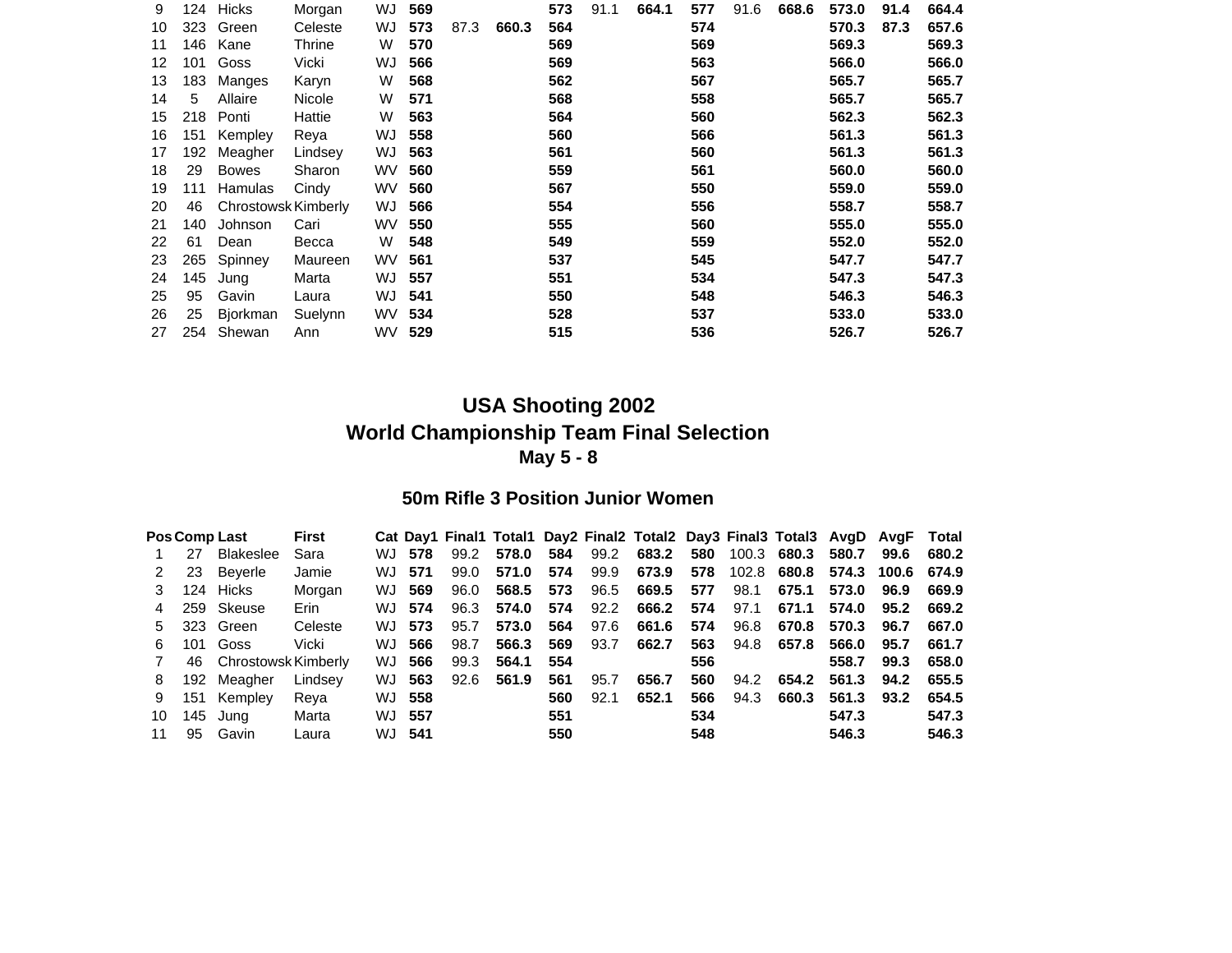#### **10M RUNNING TARGET MEN**

|     |           |             |              |   |            |        |        |                    | 2001 Fall Selection Match Scores |                    |        |        | <b>Spring Selection Match Scores</b> |        |        |       | Averages |              |
|-----|-----------|-------------|--------------|---|------------|--------|--------|--------------------|----------------------------------|--------------------|--------|--------|--------------------------------------|--------|--------|-------|----------|--------------|
| Pos | Comp Last |             | <b>First</b> |   | Cat Match1 | Final1 | Total1 | Match <sub>2</sub> | Final <sub>2</sub>               | Total <sub>2</sub> | Match3 | Final3 | Match4                               | Final4 | Total4 | AvgM  | AvgF     | <b>Total</b> |
|     | 239       | Saathoff    | Adam         |   | 579        | 95.9   | 674.9  | 583                | 98.2                             | 681.2              | 585    | 90.4   | 572                                  | 102.9  | 674.9  | 579.8 | 96.9     | 676.6        |
| 2   | 11        | Ayala       | Armando      |   | 578        | 98.0   | 676.0  | 569                | 98.1                             | 667.1              | 580    | 97.1   | 581                                  | 94.9   | 675.9  | 577.0 | 97.0     | 674.0        |
| 3   | 131       | Holland     | Koby         |   | 567        | 96.0   | 663.0  | 562                | 100.4                            | 662.4              | 562    | 99.8   | 570                                  | 94.3   | 664.3  | 565.3 | 97.6     | 662.9        |
|     | 64        | Dement      | Lance        |   | 565        | 92.9   | 657.9  | 569                | 95.1                             | 664.1              | 560    | 94.4   | 564                                  | 95.1   | 659.1  | 564.5 | 94.4     | 658.9        |
| 5   | 139       | Johnson     | Bill         |   | 556        | 90.7   | 646.7  | 557                | 102.9                            | 659.9              | 562    | 96.2   | 554                                  | 95.7   | 649.7  | 557.3 | 96.4     | 653.6        |
| 6   | 208       | Osen        | Thomas       |   |            |        |        |                    |                                  |                    | 565    | 94.4   | 551                                  |        | 551.0  | 558.0 | 94.4     | 652.4        |
|     | 104       | Gray        | Hank         |   | 552        | 92.6   | 644.6  | 552                | 93.5                             | 645.5              | 555    |        | 547                                  |        |        | 551.5 | 93.1     | 644.6        |
| 8   | 310       | Wood        | William T.   | J | 534        | 89.6   | 623.6  | 548                | 91.1                             | 639.1              | 556    |        | 540                                  |        |        | 544.5 | 90.4     | 634.9        |
| 9   | 168       | LeNeve      | Dustin       |   | 538        | 89.8   | 627.8  | 529                | 92.6                             | 621.6              | 548    |        | 560                                  | 90.5   | 650.5  | 543.8 | 91.0     | 634.7        |
| 10  | 214       | Peterson    | Trevor       |   | 531        | 95.3   | 626.3  | 524                | 95.8                             | 619.8              | 544    |        | 543                                  |        |        | 535.5 | 95.6     | 631.1        |
| 11  | 232       | Rock        | John         |   | 547        | 90.7   | 637.7  | 546                | 90.9                             | 636.9              | 538    |        | 525                                  |        |        | 539.0 | 90.8     | 629.8        |
| 12  | 91        | Fredrickson | Michael A.   |   | 511        | 97.6   | 608.6  | 518                | 98.3                             | 616.3              | 543    |        | 552                                  |        |        | 531.0 | 98.0     | 629.0        |
| 13  |           | Walsh       | Ryan         |   | 526        | 87.4   | 613.4  | 487                |                                  | 487.0              |        |        |                                      |        |        | 506.5 | 87.4     | 593.9        |
| 14  | 222       | Qiao        | John         | V |            |        |        |                    |                                  |                    | 554    |        | 571                                  |        |        | 562.5 |          | 562.5        |
| 15  |           | Franze      | Klause       |   | 548        |        | 548.0  | 551                |                                  | 551.0              |        |        |                                      |        |        | 549.5 |          | 549.5        |
| 16  | 117       | Hatcher     | Chris        |   | 530        |        | 530.0  | 539                |                                  | 539.0              | 531    |        | 548                                  |        |        | 537.0 |          | 537.0        |
| 17  |           | Stanhope    | Ed           |   | 510        |        | 510.0  | 503                |                                  | 503.0              |        |        |                                      |        |        | 506.5 |          | 506.5        |
| 18  |           | Graham      | DJ           |   | 496        |        | 496.0  | 496                |                                  | 496.0              |        |        |                                      |        |        | 496.0 |          | 496.0        |
| 19  |           | Smith       | Ike          |   | 478        |        | 478.0  | 496                |                                  | 496.0              |        |        |                                      |        |        | 487.0 |          | 487.0        |
| 20  | 90        | Frattaroli  | Dominic      | J |            |        |        |                    |                                  |                    | 447    |        | 442                                  |        |        | 444.5 |          | 444.5        |
| 21  |           | Simmons     | Jamie        | W | 305        |        | 305.0  | 322                |                                  | 322.0              |        |        |                                      |        |        | 313.5 |          | 313.5        |
| 22  |           | Nelson      | Sarah        | W | 299        |        | 299.0  | 299                |                                  | 299.0              |        |        |                                      |        |        | 299.0 |          | 299.0        |

#### **USA Shooting 2002 World Championship Team Final Selection May 10-12 10M RUNNING TARGET JUNIOR MEN**

|     |      |             |              |     |                    | 2001   |        | <b>Fall Selection Match Scores</b> |                    |           |          |        | <b>Spring Selection Match Scores</b> |        |        |       | Averages |       |
|-----|------|-------------|--------------|-----|--------------------|--------|--------|------------------------------------|--------------------|-----------|----------|--------|--------------------------------------|--------|--------|-------|----------|-------|
| Pos | Comp | Last        | <b>First</b> | Cat | Match <sup>*</sup> | Final1 | Total1 | Match <sub>2</sub>                 | Final <sub>2</sub> | Total2    | l Match3 | Final3 | Match4                               | Final4 | Total4 | AvaM  | AvgF     | Total |
|     | 208  | Osen        | Thomas       |     |                    |        |        |                                    |                    |           | 565      | 99.0   | 551                                  | 89.6   | 640.6  | 558.0 | 94.3     | 652.3 |
|     | 310  | Wood        | William T.   |     | 534                | 89.6   | 623.6  | 548                                | 91.1               | 639.1     | 556      | 96.4   | 554                                  | 94.7   | 648.1  | 548.0 | 92.8     | 640.8 |
|     | 168  | LeNeve      | Dustin       |     | 538                | 89.8   | 627.8  | 529                                | 92.6               | 621<br>.6 | 548      | 90.0   | 560                                  | 88.6   | 648.6  | 543.8 | 90.3     | 634.0 |
|     | 214  | Peterson    | Trevor       |     | 53'                | 95.3   | 626.3  | 524                                | 95.8               | 619.8     | 544      | 99.7   | 543                                  | 92.5   | 635.5  | 535.5 | 95.8     | 631.3 |
|     | 232  | Rock        | John         |     | 547                | 90.1   | 637.   | 546                                | 90.9               | 636.9     | 538      | 86.0   | 525                                  | 96.4   | 621.4  | 539.0 | 91.0     | 630.0 |
| 6   | 91   | Fredrickson | Michael A.   |     | 51                 | 97.6   | 608.6  | 518                                | 98.3               | 616.3     | 543      | 84.1   | 552                                  | 92.4   | 644.4  | 531.0 | 93.1     | 624.1 |
|     | 90   | Frattaroli  | Dominic      |     |                    |        |        |                                    |                    |           | 447      |        | 442                                  |        |        | 444.5 |          | 444.5 |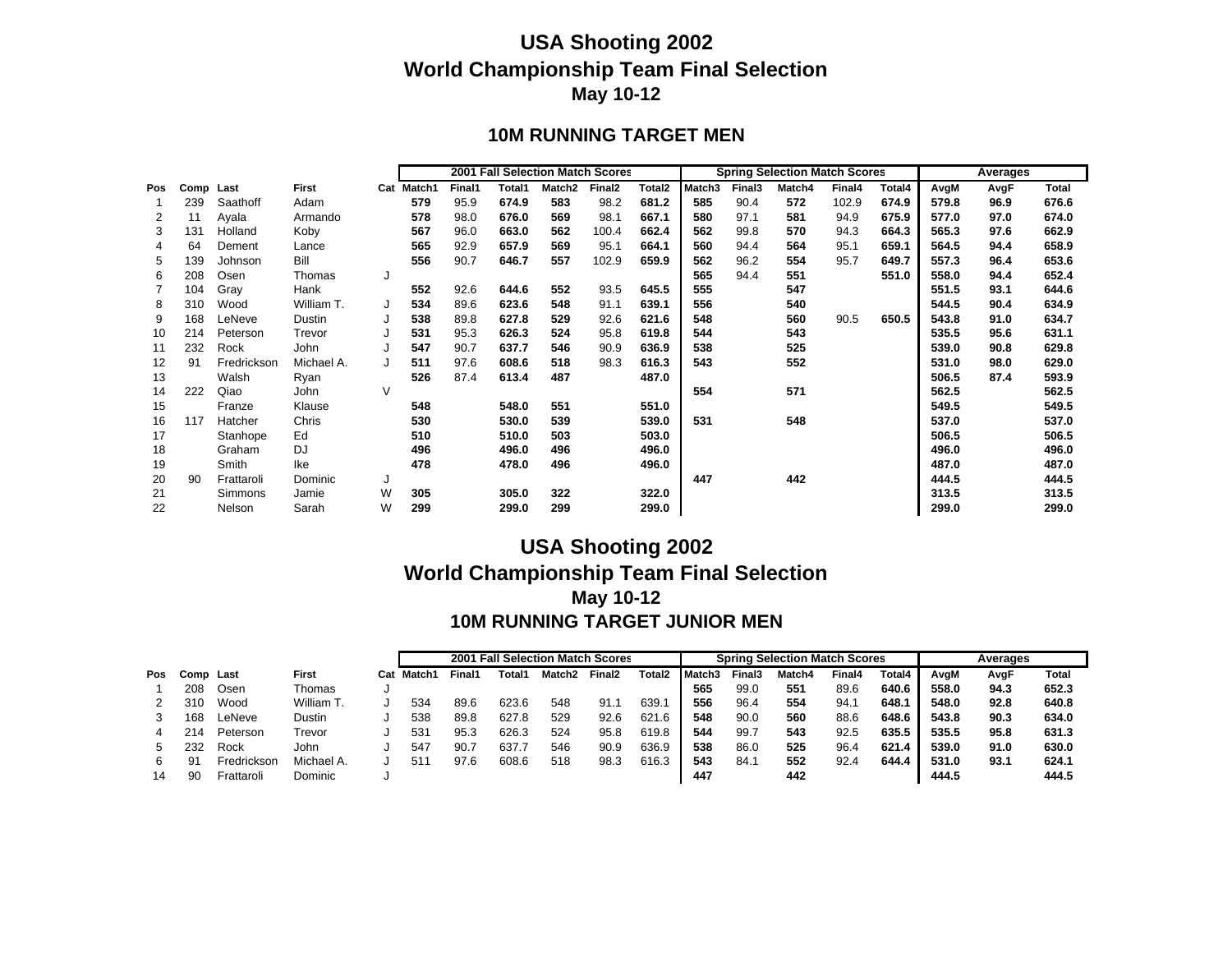### **USA Shooting 2002 World Championship Team Final Selection May 10-12 10M RUNNING TARGET WOMEN**

|     |      |          |              |     |        | 2001 Fall Selection Match Scores | <b>Spring Selection Match Scores</b> |        |        |        | Averages |
|-----|------|----------|--------------|-----|--------|----------------------------------|--------------------------------------|--------|--------|--------|----------|
| Pos | Comp | Last     | <b>First</b> | Cat | Match1 | Match <sub>2</sub>               | Match3                               | Match4 | Final4 | Total4 | AvgM     |
|     | 134  | Hunton   | Summer       | W   | 363    | 367                              | 362                                  | 363    |        |        | 363.8    |
|     | 307  | Winstead | Cathy        | W   | 336    | 348                              | 354                                  | 354    |        |        | 348.0    |
|     | 199  | Miltner  | Kelly        | W   | 348    | 339                              | 349                                  | 349    |        |        | 346.3    |
|     | 268  | Stormont | <b>Betsy</b> | W   | 340    | 332                              | 324                                  | 329    |        |        | 331.3    |
|     | 108  | Haase    | _eigh        | WJ  | 300    | 331                              | 350                                  | 328    |        |        | 327.3    |

#### **10M RUNNING TARGET WOMEN**

|     |             |       |       |      | 2001   | <b>Fall Selection Match Scores</b> | Sprina | <b>Selection Match Scores</b> |        |        | <b>\verages</b> |
|-----|-------------|-------|-------|------|--------|------------------------------------|--------|-------------------------------|--------|--------|-----------------|
| Pos | <b>Comp</b> | Last  | First | Cat  | Match1 | Match <sub>2</sub>                 | Match3 | 1atch4                        | Final4 | Total4 | AvgM            |
|     | 108         | Haase | Leiah | ں ۷. | 300    | $\sim$<br>ັບ                       | 350    | 328                           |        |        | 327.3           |

### **USA Shooting 2002 World Championship Team Final Selection May 13 10m RUNNING TARGET MIXED RUNS MEN**

|    |     |                      |                        |   |          |          |             |     |     | <b>Fall Selection Scores Spring Selection Scores</b> |       |
|----|-----|----------------------|------------------------|---|----------|----------|-------------|-----|-----|------------------------------------------------------|-------|
|    |     | <b>Pos Comp Last</b> | <b>First</b>           |   | Cat Rnd1 |          |             |     |     | Rnd2 Ttl Fall Rnd1 Rnd2 Ttl Spr                      | Avg   |
| 1  | 239 | Saathoff             | Adam                   |   | 196      | 193      | 389         | 187 | 195 | 382                                                  | 385.5 |
| 2  | 131 | Holland              | Koby                   |   | 191      | 189      | 380         | 190 | 186 | 376                                                  | 378.0 |
| 3  | 139 | Johnson              | Bill                   |   | 191      | 192      | 383         | 184 | 187 | 371                                                  | 377.0 |
| 4  | 104 | Gray                 | Hank                   |   | 190      | 190      | 380         | 186 | 185 | 371                                                  | 375.5 |
| 5  | 11  | Ayala                | Armando                |   | 177      | 189      | 366         | 193 | 190 | 383                                                  | 374.5 |
| 6  | 64  | Dement               | Lance                  |   | 189      | 183      | 372         | 181 | 189 | 370                                                  | 371.0 |
| 7  | 310 | Wood                 | William T.             | J | 181      | 178      | 359         | 184 | 185 | 369                                                  | 364.0 |
| 8  | 232 | Rock                 | John                   | J | 178      | 189      | 367         | 174 | 186 | 360                                                  | 363.5 |
| 9  | 168 | LeNeve               | Dustin                 | J | 169      | 178      | 347         | 181 | 190 | 371                                                  | 359.0 |
| 10 | 117 | Hatcher              | Chris                  |   | 177      | 179      | 356         | 165 | 179 | 344                                                  | 350.0 |
| 11 | 91  |                      | Fredrickson Michael A. | J | 172      | 163      | 335         | 171 | 180 | 351                                                  | 343.0 |
| 12 | 214 | Peterson             | Trevor                 |   | 163      | 170      | 333         | 183 | 163 | 346                                                  | 339.5 |
| 13 | 222 | Qiao                 | John                   |   | 0        | $\Omega$ | 0           | 176 | 194 | 370                                                  | 185.0 |
| 14 |     | Franze               | Klaus                  |   | 184      | 186      | 370         | 0   | 0   | 0                                                    | 185.0 |
| 15 | 208 | Osen                 | Thomas                 | J | 0        | 0        | 0           | 183 | 183 | 366                                                  | 183.0 |
| 16 |     | Stanhope             | Ed                     |   | 172      | 175      | 347         | 0   | 0   | 0                                                    | 173.5 |
| 17 |     | Smith                | Ike                    |   | 159      | 170      | 329         | 0   | 0   | 0                                                    | 164.5 |
| 18 | 90  | Frattaroli           | Dominic                | J | 0        | 0        | $\mathbf 0$ | 139 | 159 | 298                                                  | 149.0 |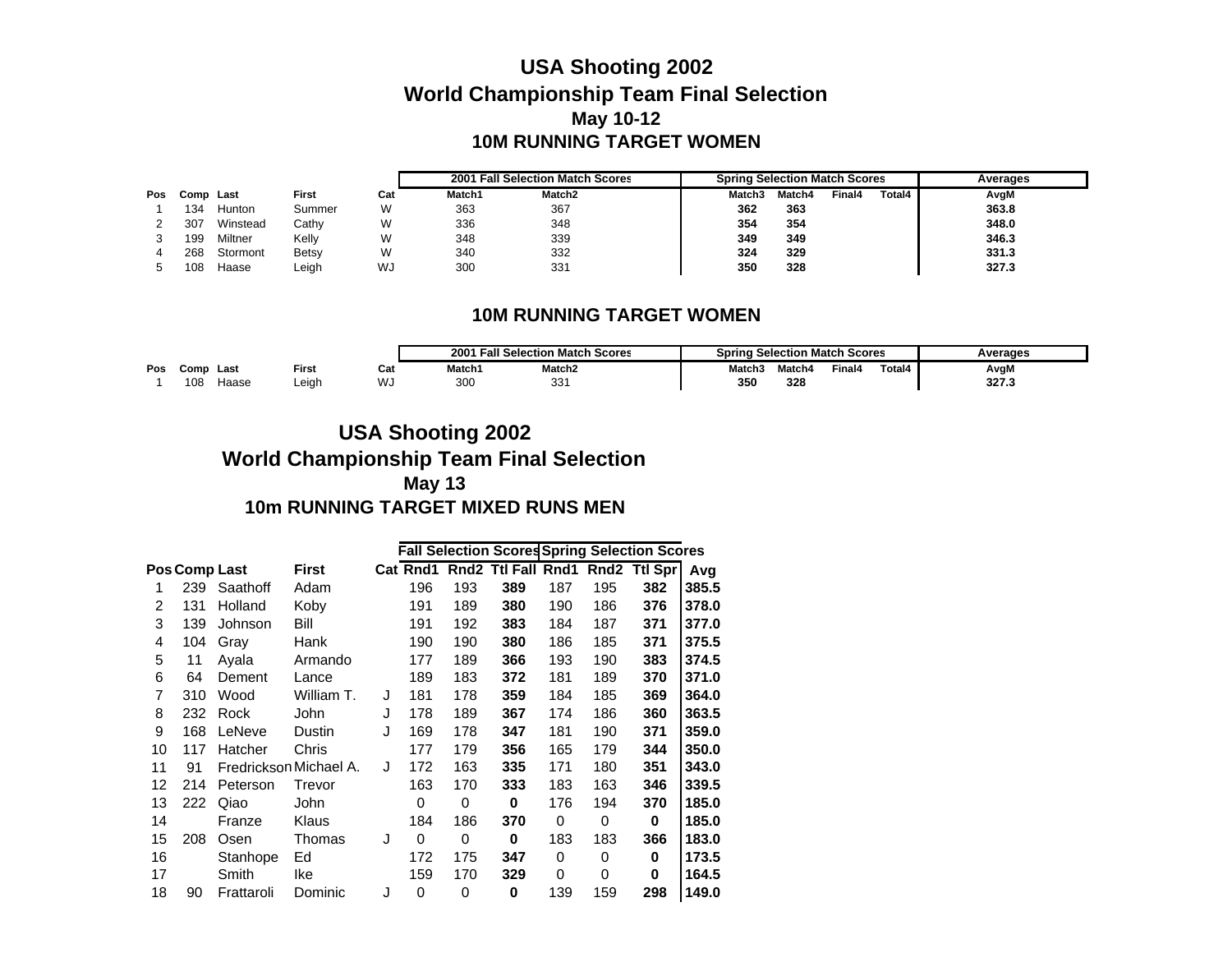#### **USA Shooting 2002 World Championship Team Final Selection May 13 10m RUNNING TARGET MIXED RUNS JUNIOR MEN**

|   |     |                      |                        |   |     |     |     |     |     | <b>Fall Selection Scores Spring Selection Scores</b> |       |
|---|-----|----------------------|------------------------|---|-----|-----|-----|-----|-----|------------------------------------------------------|-------|
|   |     | <b>Pos Comp Last</b> | <b>First</b>           |   |     |     |     |     |     | Cat Rnd1 Rnd2 Ttl Fall Rnd1 Rnd2 Ttl Spr             | Ava   |
|   | 310 | Wood                 | William T.             |   | 181 | 178 | 359 | 184 | 185 | 369                                                  | 364.0 |
|   |     | 232 Rock             | John                   | J | 178 | 189 | 367 | 174 | 186 | 360                                                  | 363.5 |
|   |     | 168 LeNeve           | Dustin                 | J | 169 | 178 | 347 | 181 | 190 | 371                                                  | 359.0 |
|   | 91  |                      | Fredrickson Michael A. | J | 172 | 163 | 335 | 171 | 180 | 351                                                  | 343.0 |
| 5 | 208 | Osen                 | Thomas                 | J | 0   | 0   | 0   | 183 | 183 | 366                                                  | 183.0 |
| 6 | 90  | Frattaroli           | Dominic                | J | 0   | 0   | 0   | 139 | 159 | 298                                                  | 149.0 |

#### **USA Shooting 2002 World Championship Team Final Selection May 13 10m RUNNING TARGET MIXED RUNS JUNIOR WOMEN**

|   |                      |              |       |            |         |                |         | <b>Fall Selection Scores Spring Selection Scores</b> |       |
|---|----------------------|--------------|-------|------------|---------|----------------|---------|------------------------------------------------------|-------|
|   | <b>Pos Comp Last</b> | <b>First</b> |       |            |         |                |         | Cat Rnd1 Rnd2 Ttl Fall Rnd1 Rnd2 Ttl Spr Avg         |       |
|   | 108 Haase            | Leigh        |       | WJ 153 167 | 320     |                | 166 159 | $325$ 322.5                                          |       |
| 2 | Simmons              | Jamie        | W 163 |            | 154 317 | $\Omega$       | 0       | 0                                                    | 158.5 |
| 3 | <b>Nelson</b>        | Sarah        | W 152 | 152        | 304     | $\overline{0}$ |         | 0                                                    | 152.0 |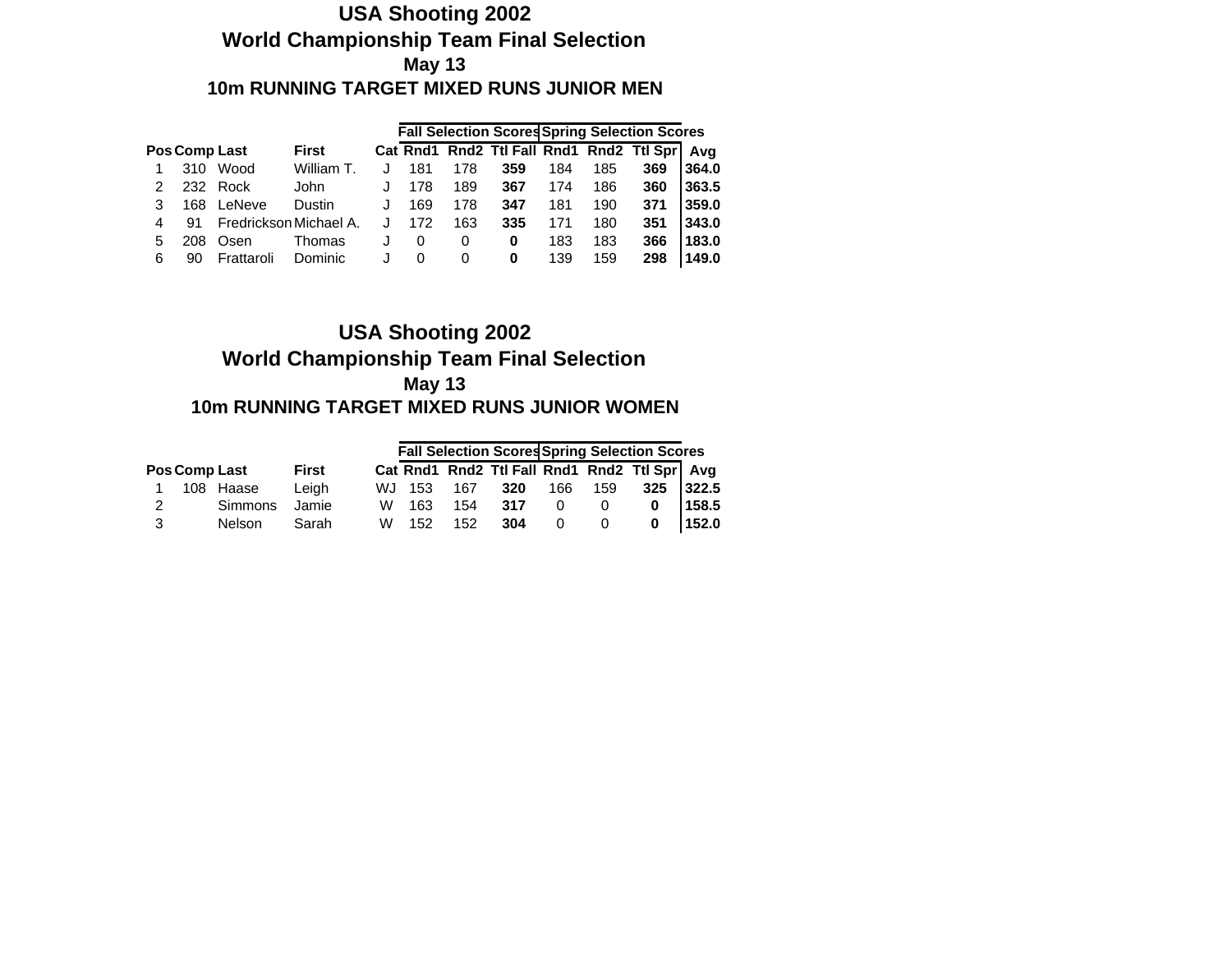#### **10m RUNNING TARGET MIXED RUNS WOMEN**

|   |     |                      |              |    |          |     |     |     |     | <b>Fall Selection Scores Spring Selection Scores</b> |       |
|---|-----|----------------------|--------------|----|----------|-----|-----|-----|-----|------------------------------------------------------|-------|
|   |     | <b>Pos Comp Last</b> | <b>First</b> |    |          |     |     |     |     | Cat Rnd1 Rnd2 Ttl Fall Rnd1 Rnd2 Ttl Spr             | Ava   |
|   |     | 134 Hunton           | Summer       | W  | 187      | 187 | 374 | 180 | 181 | 361                                                  | 367.5 |
|   | 108 | Haase                | Leigh        | WJ | 153      | 167 | 320 | 166 | 159 | 325                                                  | 322.5 |
| 3 |     | 268 Stormont         | <b>Betsy</b> | W  | 157      | 162 | 319 | 155 | 159 | 314                                                  | 316.5 |
| 4 | 199 | Miltner              | Kelly        | W  | $\Omega$ | 0   | 0   | 179 | 184 | 363                                                  | 181.5 |
| 5 |     | Simmons              | Jamie        | W  | 163      | 154 | 317 | 0   | 0   | 0                                                    | 158.5 |
| 6 |     | Nelson               | Sarah        | W  | 152      | 152 | 304 | 0   | 0   | 0                                                    | 152.0 |

#### **USA Shooting 2002 World Championship Team Final Selection May 14 - 16 50M RUNNING TARGET 30 + 30 MEN**

|    | <b>Pos Comp Last</b> |                     | <b>First</b> |   | <b>CatVlatch1 Slow</b> |     | Fast | Match: Total |      | <b>SO</b> | Avq   |
|----|----------------------|---------------------|--------------|---|------------------------|-----|------|--------------|------|-----------|-------|
|    | 139                  | Johnson             | Bill         |   | 579                    | 291 | 276  | 567          | 1146 | 87        | 573.0 |
| 2  | 104                  | Gray                | Hank         |   | 571                    | 290 | 285  | 575          | 1146 | 84        | 573.0 |
| 3  | 11                   | Avala               | Armando      |   | 576                    | 291 | 276  | 567          | 1143 |           | 571.5 |
| 4  | 64                   | Dement              | Lance        |   | 555                    | 294 | 289  | 583          | 1138 |           | 569.0 |
| 5  | 232                  | Rock                | John         | J | 570                    | 281 | 279  | 560          | 1130 |           | 565.0 |
| 6  | 222                  | Qiao                | John         |   | 547                    | 292 | 283  | 575          | 1122 |           | 561.0 |
|    | 91                   | Fredrickson Michael |              |   | 559                    | 294 | 268  | 562          | 1121 |           | 560.5 |
| 8  | 214                  | Peterson            | Trevor       |   | 538                    | 278 | 280  | 558          | 1096 |           | 548.0 |
| 9  | 117                  | Hatcher             | Chris        |   | 542                    | 284 | 263  | 547          | 1089 |           | 544.5 |
| 10 | 90                   | Frattaroli          | Dominic      |   | 506                    | 273 | 235  | 508          | 1014 |           | 507.0 |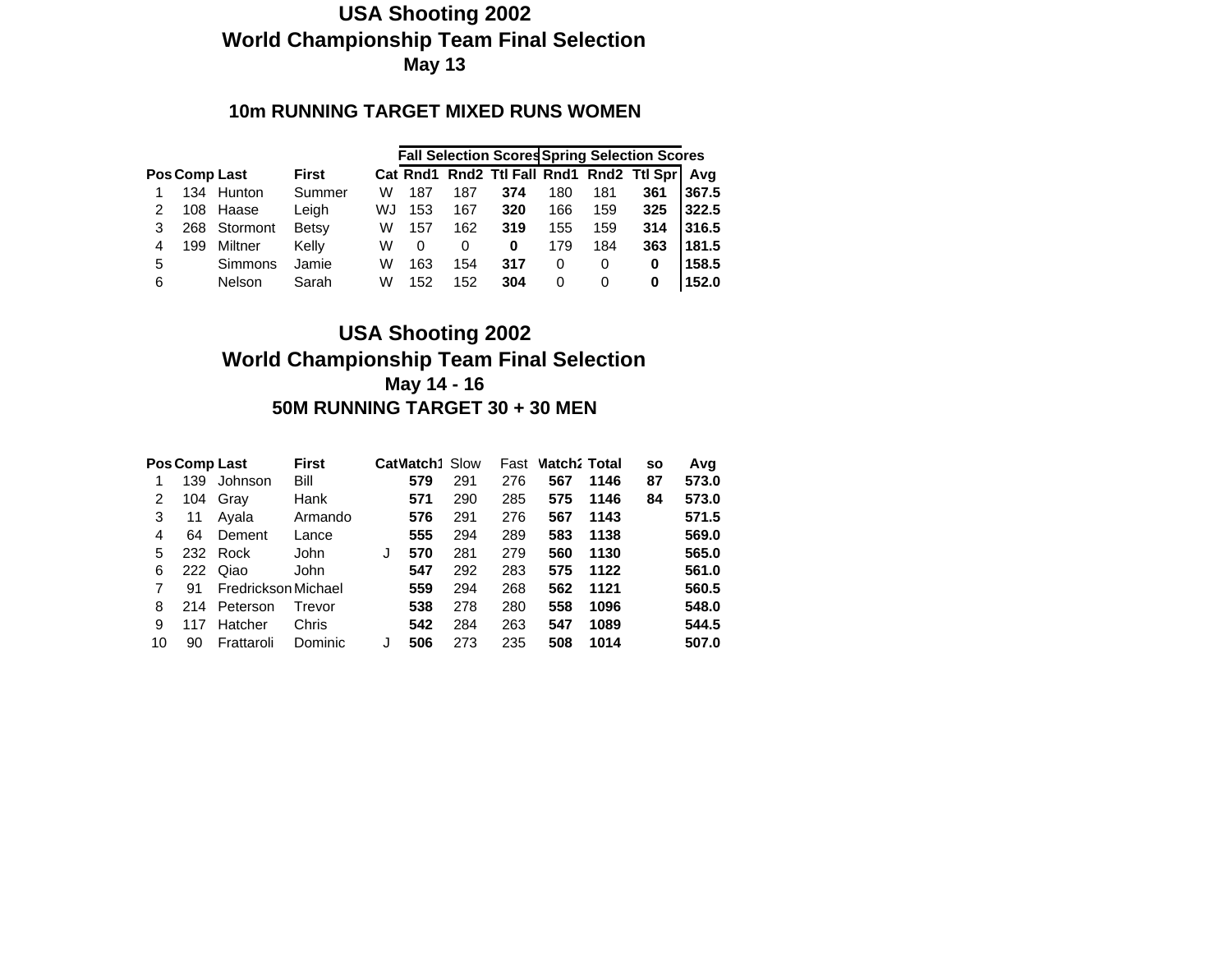## **USA Shooting 2002 World Championship Team Final Selection May 17 50M RUNNING TARGET MIXED MEN**

|   | Pos Comp Last |                        | <b>First</b> | Cat |     |     | Total |
|---|---------------|------------------------|--------------|-----|-----|-----|-------|
|   |               | 104 Gray               | Hank         |     | 194 | 193 | 387   |
| 2 | 139           | Johnson                | Bill         |     | 196 | 190 | 386   |
| 3 |               | 214 Peterson           | Trevor       |     | 190 | 189 | 379   |
| 4 | 64            | Dement                 | Lance        |     | 191 | 186 | 377   |
| 5 |               | 91 Fredrickson Michael |              |     | 185 | 191 | 376   |
| 6 |               | 117 Hatcher            | Chris        |     | 184 | 187 | 371   |
|   | 232           | Rock                   | John         |     | 181 | 186 | 367   |

## **USA Shooting 2002 World Championship Team Final Selection May 5 - 8**

#### **25m RAPID FIRE PISTOL MEN**

|    | <b>Pos Comp Last</b> |                 | <b>First</b> |   |     |      | Cat Day1 Final1 Total1 Day2 Final2 Total2 AvgD AvgF |     |       |             |       |      | Total |
|----|----------------------|-----------------|--------------|---|-----|------|-----------------------------------------------------|-----|-------|-------------|-------|------|-------|
|    | 24                   | <b>Bickar</b>   | John         |   | 582 | 96.6 | 678.6                                               | 584 | 103.2 | 687.2 583.0 |       | 99.9 | 682.9 |
| 2  | 9                    | Anderson        | Terry        |   | 584 | 98.1 | 682.1                                               | 587 | 96.3  | 683.3 585.5 |       | 97.2 | 682.7 |
| 3  | 191                  | McNally         | John         |   | 580 | 97.6 | 677.6                                               | 579 | 100.0 | 679.0       | 579.5 | 98.8 | 678.3 |
| 4  | 216                  | Pikman          | Tony         |   | 578 | 98.0 | 676.0                                               | 579 | 99.4  | 678.4       | 578.5 | 98.7 | 677.2 |
| 5  | 298                  | Weeldreyer Eric |              |   | 578 | 98.2 | 676.2                                               | 580 | 94.7  | 674.7       | 579.0 | 96.5 | 675.5 |
| 6  | 246                  | Saylor          | Grant        |   | 575 | 96.3 | 671.3                                               | 577 |       |             | 576.0 | 96.3 | 672.3 |
|    | 226                  | McNally         | Kenneth      |   | 571 |      |                                                     | 580 | 94.9  | 674.9       | 575.5 | 94.9 | 670.4 |
| 8  | 320                  | Zurek           | John         |   | 557 |      |                                                     | 568 |       |             | 562.5 |      | 562.5 |
| 9  | 186                  | Maxwell         | Cody         | J | 565 |      |                                                     | 562 |       |             | 563.5 |      | 563.5 |
| 10 | 324                  | Jarrett         | Todd         |   | 572 |      |                                                     | 562 |       |             | 567.0 |      | 567.0 |
| 11 | 57                   | Daniels         | Eric         |   | 554 |      |                                                     | 553 |       |             | 553.5 |      | 553.5 |
| 12 | 256                  | Shteyman        | Dmitriv      |   | 553 |      |                                                     | 550 |       |             | 551.5 |      | 551.5 |
| 13 | 325                  | Golembiesk Don  |              |   | 544 |      |                                                     | 541 |       |             | 542.5 |      | 542.5 |
| 14 | 309                  | Wong            | Marvin       |   | 538 |      |                                                     | 539 |       |             | 538.5 |      | 538.5 |
| 15 | 83                   | Engen           | Scott        |   | 547 |      |                                                     | 524 |       |             | 535.5 |      | 535.5 |
| 16 | 252                  | Sevi            | Ilir         |   | 455 |      |                                                     | 512 |       |             | 483.5 |      | 483.5 |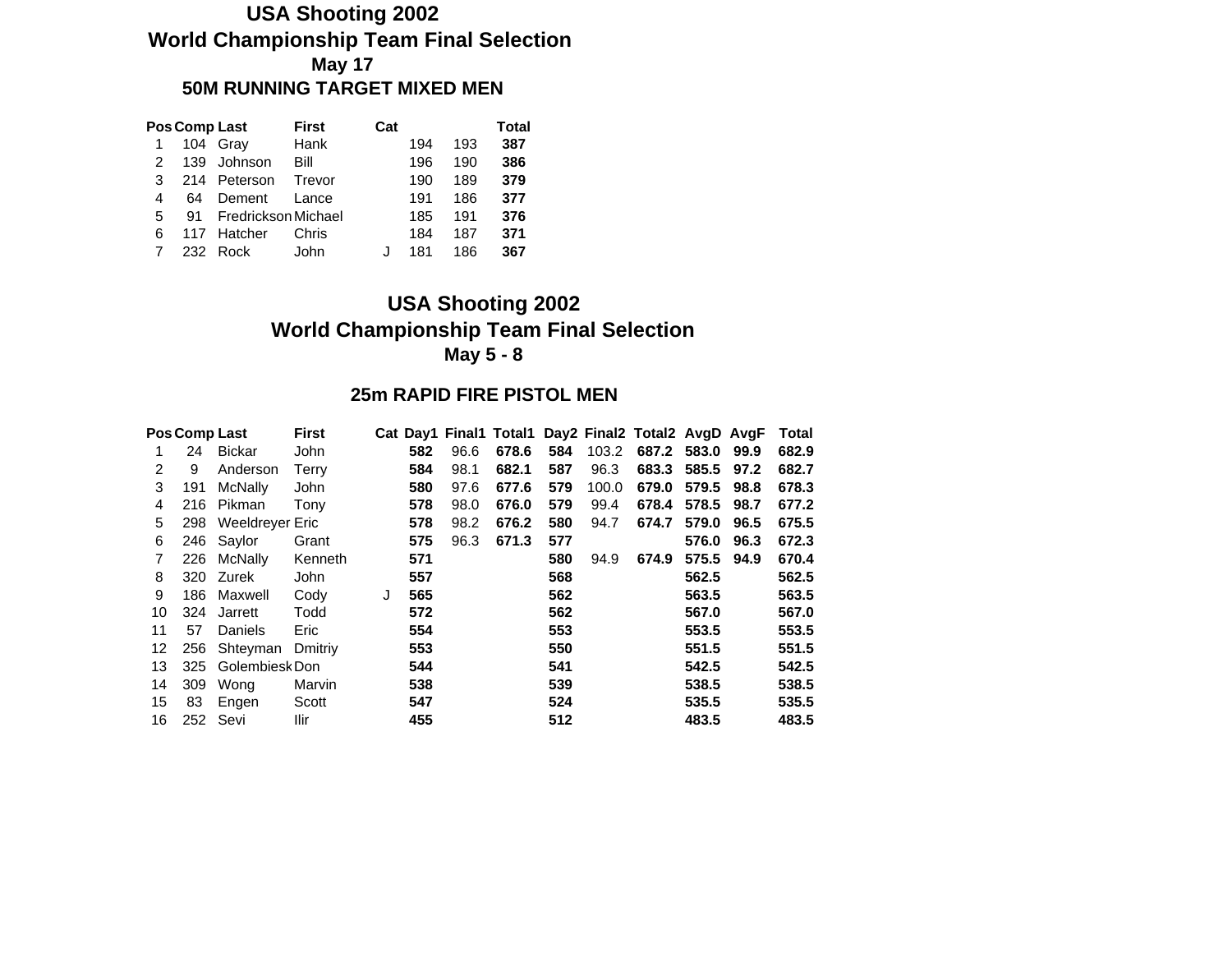#### **USA Shooting 2002 World Championship Team Final Selection May 8 - 10 25m STANDARD PISTOL MEN**

|    | Pos Comp Last |                        | <b>First</b> |   | Cat Day1 | Day2 | Total | Avq   |
|----|---------------|------------------------|--------------|---|----------|------|-------|-------|
| 1  | 24            | <b>Bickar</b>          | John         |   | 583      | 581  | 1164  | 582.0 |
| 2  | 272           | Szarenski              | Daryl        |   | 564      | 563  | 1127  | 563.5 |
| 3  | 286           | Turner                 | Jason        |   | 566      | 561  | 1127  | 563.5 |
| 4  | 298           | <b>Weeldreyer Eric</b> |              |   | 556      | 555  | 1111  | 555.5 |
| 5  | 246           | Saylor                 | Grant        |   | 561      | 549  | 1110  | 555.0 |
| 6  | 291           | Vondrak                | David        |   | 542      | 562  | 1104  | 552.0 |
| 7  | 320           | Zurek                  | John         |   | 545      | 559  | 1104  | 552.0 |
| 8  | 186           | Maxwell                | Cody         | J | 540      | 550  | 1090  | 545.0 |
| 9  | 150           | Kelly                  | W. Mark      |   | 539      | 546  | 1085  | 542.5 |
| 10 | 57            | Daniels                | Eric         |   | 536      | 548  | 1084  | 542.0 |
| 11 | 256           | Shteyman               | Dmitriy      |   | 530      | 536  | 1066  | 533.0 |
| 12 | 17            | Barberi                | Justin       |   | 532      | 533  | 1065  | 532.5 |
| 13 | 252           | Sevi                   | Ilir         |   | 533      | 526  | 1059  | 529.5 |
| 14 | 270           | Swartz                 | Stephen      |   | 527      | 512  | 1039  | 519.5 |

#### **USA Shooting 2002 World Championship Team Final Selection May 8 - 10 25m CENTER FIRE PISTOL MEN**

|    |     | Pos Comp Last   | <b>First</b> | <b>Cat Prec</b> | <b>RF</b> | Day1 | <b>Prec</b> | <b>RF</b> | Day2 | Total | Avg        |
|----|-----|-----------------|--------------|-----------------|-----------|------|-------------|-----------|------|-------|------------|
|    | 24  | <b>Bickar</b>   | <b>John</b>  | 291             | 295       | 586  | 297         | 297       | 594  | 1180  | 590.0      |
| 2  |     | 272 Szarenski   | Daryl        | 282             | 288       | 570  | 290         | 286       | 576  |       | 1146 573.0 |
| 3  |     | 246 Saylor      | Grant        | 292             | 285       | 577  | 289         | 280       | 569  |       | 1146 573.0 |
| 4  | 298 | Weeldreyer Eric |              | 287             | 291       | 578  | 283         | 285       | 568  |       | 1146 573.0 |
| 5  | 320 | Zurek           | John         | 278             | 290       | 568  | 285         | 289       | 574  |       | 1142 571.0 |
| 6  | 57  | Daniels         | Eric         | 279             | 282       | 561  | 283         | 289       | 572  | 1133  | 566.5      |
| 7  | 189 | McCoy           | Jimmie       | 279             | 289       | 568  | 283         | 282       | 565  | 1133  | 566.5      |
| 8  | 17  | Barberi         | Justin       | 278             | 269       | 547  | 286         | 283       | 569  | 1116  | 558.0      |
| 9  | 83  | Engen           | Scott        | 274             | 278       | 552  | 277         | 268       | 545  | 1097  | 548.5      |
| 10 | 291 | Vondrak         | David        | 281             | 238       | 519  | 292         | 282       | 574  | 1093  | 546.5      |
| 11 | 150 | Kelly           | Warren M.    | 276             | 259       | 535  | 286         | 265       | 551  | 1086  | 543.0      |
| 12 | 270 | Swartz          | Stephen      | 286             | 262       | 548  | 280         | 251       | 531  | 1079  | 539.5      |
| 13 | 296 | Ware            | <b>Kirk</b>  | 275             | 265       | 540  | 269         | 264       | 533  | 1073  | 536.5      |

**USA Shooting 2002 World Championship Team Final Selection May 8 - 10 25m JUNIOR SPORT PISTOL MEN**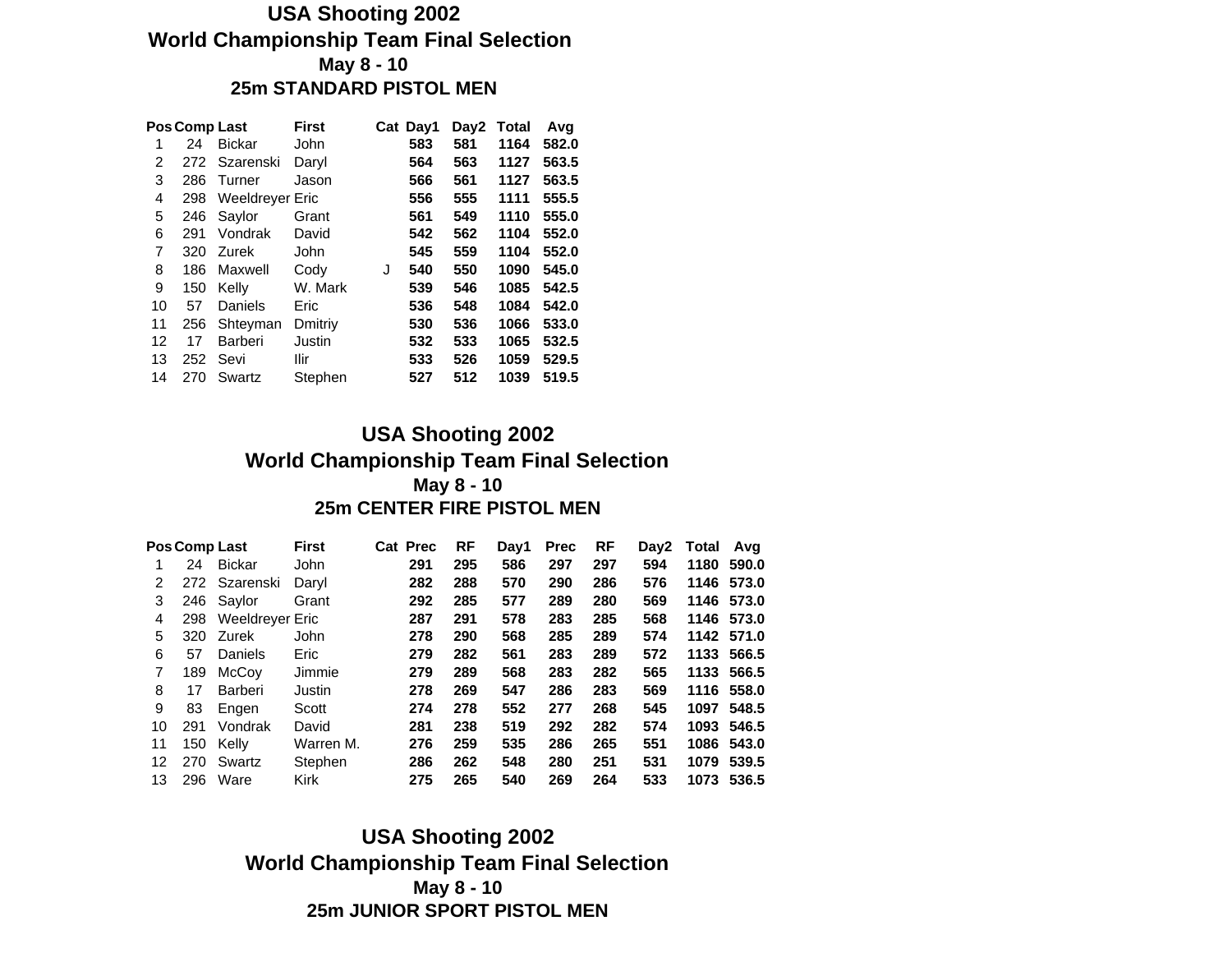|  | <b>Pos Comp Last</b> | First |  |  |  | Cat Prec RF Day1 Prec RF Day2 Total Avg |  |
|--|----------------------|-------|--|--|--|-----------------------------------------|--|
|  | 1 186 Maxwell Cody   |       |  |  |  | J 281 283 564 279 290 569 1133 566.5    |  |

## **USA Shooting 2002 World Championship Team Final Selection May 11 - 13 25m Sport Pistol Women**

|    | Pos Comp Last |                   | <b>First</b> |    | Cat. Prec | <b>RF</b> |     | Day1 Final1 Total1 |       | <b>Prec</b> | RF  |     |       | Day2 Final2 Total2 AvgD |       | Total |
|----|---------------|-------------------|--------------|----|-----------|-----------|-----|--------------------|-------|-------------|-----|-----|-------|-------------------------|-------|-------|
|    | 35            | Callahan          | Elizabeth    | W  | 290       | 291       | 581 | 99.6               | 680.6 | 285         | 293 | 578 | 102.0 | 680.0                   | 579.5 | 680.3 |
|    | 261           | Snyder            | Rebecca      | W  | 290       | 295       | 585 | 102.1              | 687.1 | 279         | 290 | 569 | 100.4 | 669.4                   | 577.0 | 678.3 |
| 3  | 288           | Uptagrafft        | Sandra       | W  | 284       | 283       | 567 | 98.6               | 665.6 | 286         | 287 | 573 | 105.1 | 678.1                   | 570.0 | 671.9 |
| 4  | 30            | Bowman            | Janine       | W  | 282       | 288       | 570 | 102.1              | 672.1 | 284         | 285 | 569 | 102.2 | 671.2                   | 569.5 | 671.7 |
| 5. | 242           | Santibanez Lauren |              | WJ | 279       | 289       | 568 | 96.0               | 664.0 | 289         | 286 | 575 | 95.6  | 670.6                   | 571.5 | 667.3 |
| 6. | 138           | Cruz              | Janet        | W  | 284       | 282       | 566 | 96.8               | 662.8 | 285         | 277 | 562 | 89.5  | 651.5                   | 564.0 | 657.2 |
|    | 284           | Trickett          | Jennifer     | WJ | 282       | 259       | 541 |                    |       | 279         | 286 | 565 |       |                         | 553.0 | 553.0 |
| 8  | 41            | Cassidy           | Christina    | WJ | 267       | 285       | 552 |                    |       | 267         | 278 | 545 |       |                         | 548.5 | 548.5 |
| 9  | 188           | McConnell         | Melissa      | W  | 275       | 276       | 551 |                    |       | 271         | 274 | 545 |       |                         | 548.0 | 548.0 |
| 10 | 170           | Rebman            | Danielle     | WJ | 279       | 278       | 557 |                    |       | 274         | 264 | 538 |       |                         | 547.5 | 547.5 |
| 11 | 198           | Mills             | Janine       | W  | 274       | 273       | 547 |                    |       | 278         | 266 | 544 |       |                         | 545.5 | 545.5 |
| 12 | 240           | Salb              | Tes          | W  | 270       | 271       | 541 |                    |       | 279         | 265 | 544 |       |                         | 542.5 | 542.5 |
| 13 | 36            | Callahan          | Kathryn      | W  | 266       | 268       | 534 |                    |       | 271         | 270 | 541 |       |                         | 537.5 | 537.5 |
| 14 | 33            | <b>Briggs</b>     | Jodie        | WJ | 272       | 266       | 538 |                    |       | 265         | 269 | 534 |       |                         | 536.0 | 536.0 |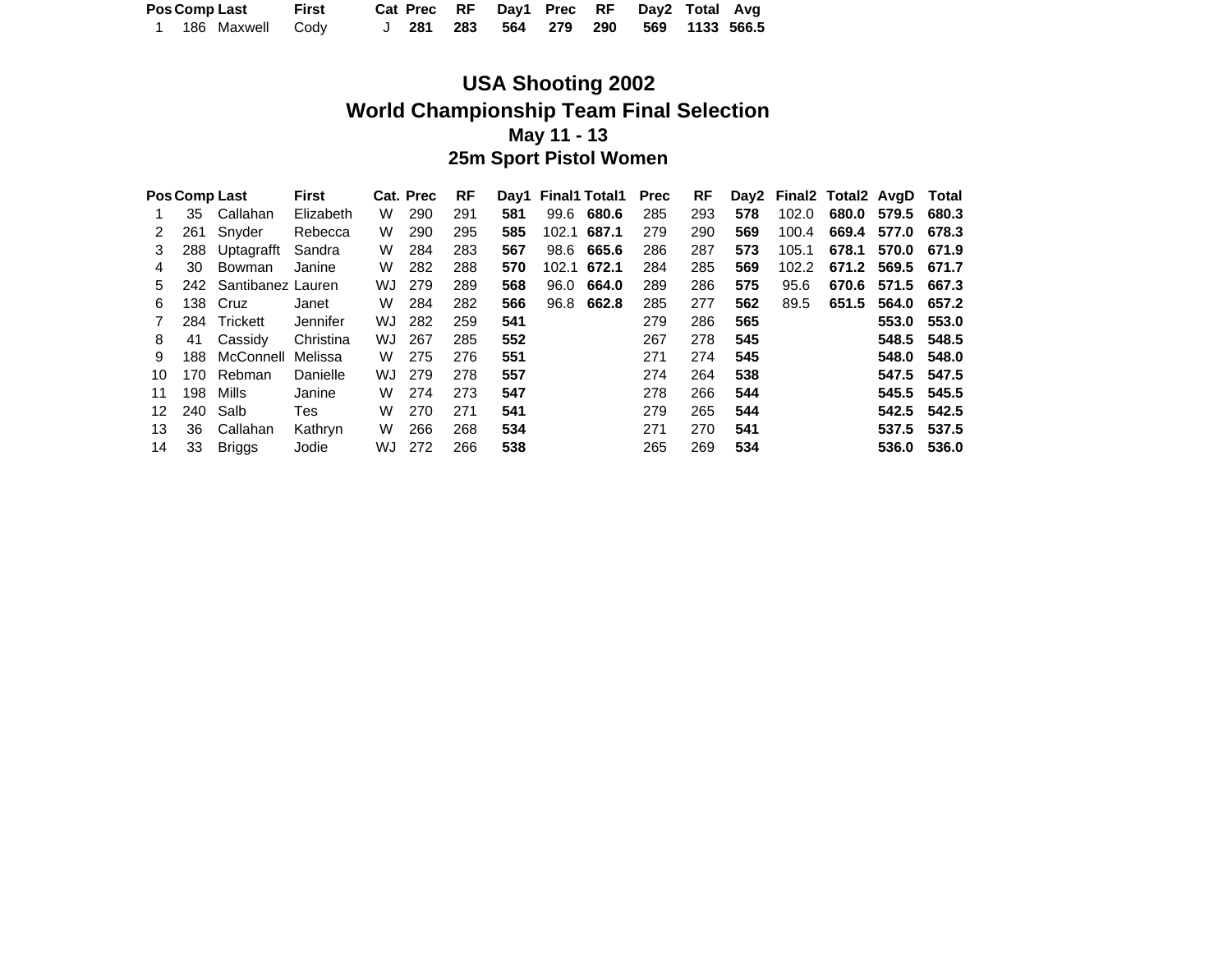### **USA Shooting 2002 World Championship Team Final Selection May 11 - 13 25m Sport Pistol Junior Women**

|  | <b>Pos Comp Last</b>    | <b>First</b> |            |      |     |  | Cat. Prec RF Day1 Final1 Total1 Prec RF Day2 Final2 Total2 AvgD Total |  |                                |  |
|--|-------------------------|--------------|------------|------|-----|--|-----------------------------------------------------------------------|--|--------------------------------|--|
|  | 1 242 Santibanez Lauren |              | WJ 279     | -289 | 568 |  | 96.0 664.0 289                                                        |  | 286 575 95.6 675.4 571.5 667.3 |  |
|  | 2 284 Trickett Jennifer |              | WJ 282 259 |      |     |  | 541 94.6 635.6 279 286 565 94.2 654.5 553.0 647.4                     |  |                                |  |
|  | 3 41 Cassidv            | Christina    |            |      |     |  | WJ 267 285 552 95.7 647.7 267 278 545 94.6 639.6 548.5 643.7          |  |                                |  |
|  | 4 170 Rebman            | Danielle     | WJ 279     | 278  | 557 |  | 93.3 650.3 274 264 538 92.4 630.4 547.5 640.4                         |  |                                |  |
|  | 5 33 Briggs             | Jodie        | WJ 272     | 266  | 538 |  | 94.2 632.2 265 269 534 95.6 629.6 536.0 630.9                         |  |                                |  |

### **USA Shooting 2002 World Championship Team Final Selection May 14 - 16 10m AIR PISTOL WOMEN**

|    |      | Pos Comp Last     | First     |    |     | Cat Day1 Final1 Total1 |       |    |     | Day2 Final2 Total2 AvgD |             |       | AvqF  | Total |
|----|------|-------------------|-----------|----|-----|------------------------|-------|----|-----|-------------------------|-------------|-------|-------|-------|
| 1  | 261  | Snyder            | Rebecca   | W  | 375 | 101.2                  | 476.2 | 96 | 383 | 99.9                    | 482.9 379.0 |       | 100.6 | 479.6 |
| 2  | 35   | Callahan          | Elizabeth | W  | 382 | 97.4                   | 479.4 | 95 | 371 | 98.7                    | 469.7 376.5 |       | 98.1  | 474.6 |
| 3  | 242. | Santibanez Lauren |           | WJ | 373 | 94.0                   | 467.0 | 93 | 378 | 98.3                    | 476.3 375.5 |       | 96.2  | 471.7 |
| 4  | 30   | Bowman            | Janine    | W  | 371 | 98.1                   | 469.1 | 95 | 372 | 97.3                    | 469.3 371.5 |       | 97.7  | 469.2 |
| 5  | 288  | Uptagrafft        | Sandra    | W  | 370 | 98.1                   | 468.1 | 94 | 367 |                         |             | 368.5 | 98.1  | 466.6 |
| 6  | 188  | McConnell         | Melissa   | W  | 374 | 94.2                   | 468.2 | 90 | 368 | 95.3                    | 463.3 371.0 |       | 94.8  | 465.8 |
| 7  | 41   | Cassidy           | Christina | WJ | 367 | 93.4                   | 460.4 | 93 | 375 | 96.0                    | 471.0 371.0 |       | 94.7  | 465.7 |
| 8  | 96   | Gengenbac Mandy   |           | WJ | 367 | 87.3                   | 454.3 | 86 | 368 | 96.3                    | 464.3 367.5 |       | 91.8  | 459.3 |
| 9  | 138  | Cruz              | Janet     | W  | 355 |                        |       | 91 | 368 | 95.5                    | 463.5 361.5 |       | 95.5  | 457.0 |
| 10 | 33   | <b>Briggs</b>     | Jodie     | WJ | 365 |                        |       | 88 | 362 |                         |             | 363.5 |       | 363.5 |
| 11 | 240  | Salb              | Tes       | W  | 358 |                        |       | 92 | 365 |                         |             | 361.5 |       | 361.5 |
| 12 |      | 284 Trickett      | Jennifer  | WJ | 359 |                        |       | 85 | 363 |                         |             | 361.0 |       | 361.0 |
| 13 | 198  | Mills             | Janine    | W  | 358 |                        |       | 91 | 362 |                         |             | 360.0 |       | 360.0 |
| 14 | 166  | Lawhorn           | Kasey     | WJ | 348 |                        |       | 89 | 361 |                         |             | 354.5 |       | 354.5 |
| 15 | 36   | Callahan          | Kathryn   | W  | 352 |                        |       | 82 | 339 |                         |             | 345.5 |       | 345.5 |

#### **USA Shooting 2002 World Championship Team Final Selection May 14 - 16 10m AIR PISTOL JUNIOR WOMEN**

|   | Pos Comp Last First     |          |        |             | Cat Day1 Final1 Total1 |      |     | Day2 Final2 Total2 AvgD AvgF Total |                       |  |       |
|---|-------------------------|----------|--------|-------------|------------------------|------|-----|------------------------------------|-----------------------|--|-------|
|   | 1 242 Santibanez Lauren |          | WJ 373 | 100.0 473.0 |                        | - 93 | 378 |                                    | 92.9 470.9 375.5 96.5 |  | 472.0 |
|   | 2 41 Cassidy Christina  |          | WJ 367 | 98.0        | 465.0                  | 93   | 375 |                                    | 92.2 467.2 371.0 95.1 |  | 466.1 |
|   | 3 96 Gengenbac Mandy    |          | WJ 367 | 90.6        | 457.6                  | 86   | 368 |                                    | 92.3 460.3 367.5 91.5 |  | 459.0 |
|   | 4 33 Briggs             | Jodie    | WJ 365 | 94.3        | 459.3                  | 88   | 362 |                                    | 94.5 456.5 363.5 94.4 |  | 457.9 |
|   | 5 284 Trickett          | Jennifer | WJ 359 | 89.6        | 448.6                  | 85   | 363 |                                    | 91.3 454.3 361.0 90.5 |  | 451.5 |
| 6 | 166 Lawhorn             | Kasev    | WJ 348 | 89.3        | 437.3                  | 89   | 361 |                                    | 87.5 448.5 354.5 88.4 |  | 442.9 |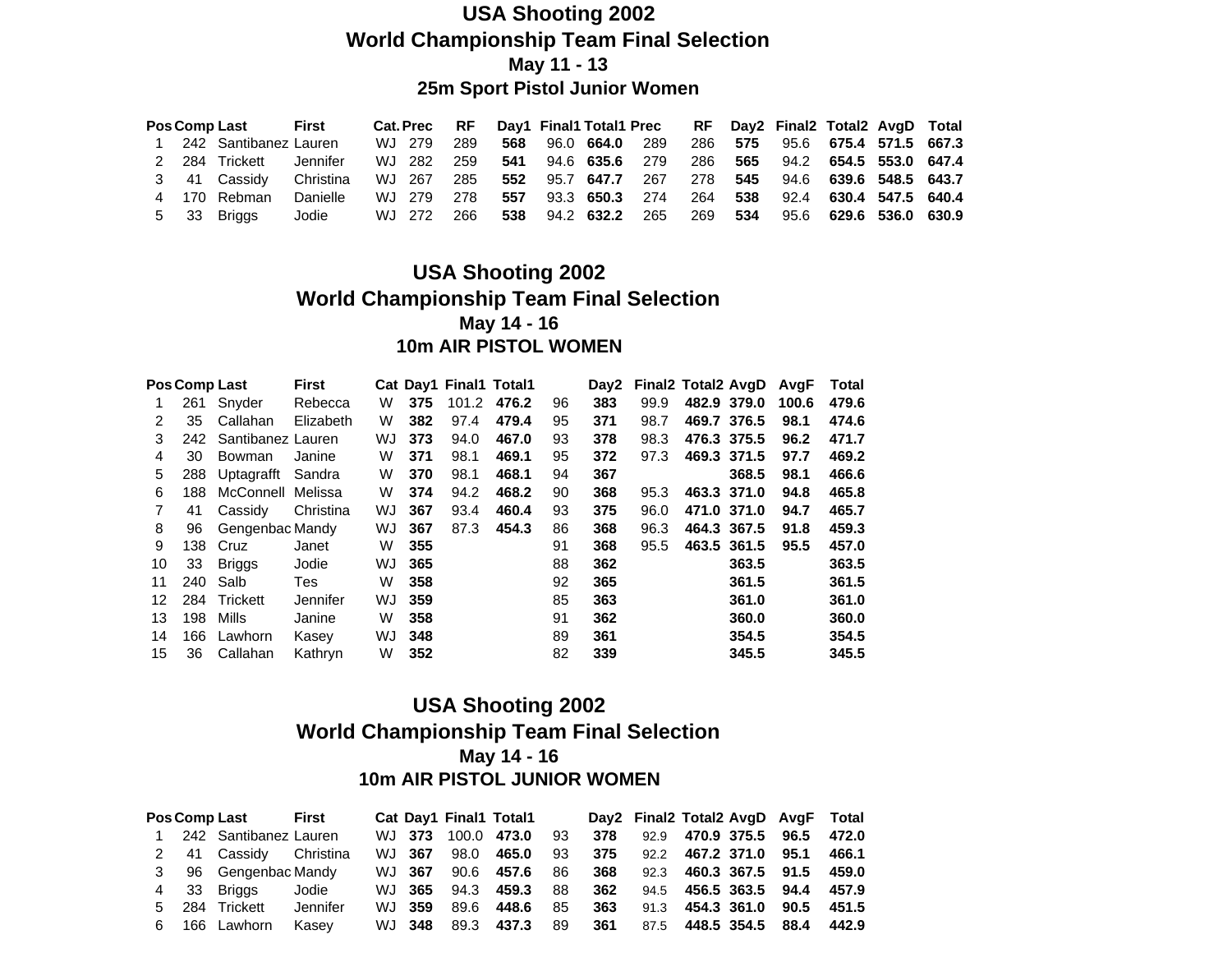### **USA Shooting 2002 World Championship Team Final Selection May 12 - 14 10m AIR PISTOL MEN**

|                | Pos Comp Last |                          | <b>First</b> |   |            |       |       |     |       | Cat Day1 Final1 Total1 Day2 Final2 Total2 AvgD AvgF |             |      | <b>Total</b> |  |
|----------------|---------------|--------------------------|--------------|---|------------|-------|-------|-----|-------|-----------------------------------------------------|-------------|------|--------------|--|
| 1              |               | 272 Szarenski            | Daryl        |   | 582        | 100.8 | 682.8 | 581 | 101.4 | 682.4 581.5 101.1                                   |             |      | 682.6        |  |
| $\overline{c}$ | 286           | Turner                   | Jason        |   | 577        | 99.5  | 676.5 | 584 | 103.8 | 687.8                                               | 580.5 101.7 |      | 682.2        |  |
| 3              | 24            | <b>Bickar</b>            | John         |   | 577        | 100.5 | 677.5 | 583 | 95.8  | 678.8                                               | 580.0 98.15 |      | 678.2        |  |
| 4              | 246           | Saylor                   | Grant        |   | 571        | 99.7  | 670.7 | 575 | 100.0 | 675.0                                               | 573.0 99.85 |      | 672.9        |  |
| 5              | 291           | Vondrak                  | David        |   | 570        | 95.4  | 665.4 | 576 | 101.9 | 677.9                                               | 573.0 98.65 |      | 671.7        |  |
| 6              | 332           | Yetman                   | Tony         |   | 571        | 99.4  | 670.4 | 568 | 98.5  | 666.5                                               | 569.5 98.95 |      | 668.5        |  |
| 7              | 150           | Kelly                    | Warren M.    |   | 568        | 96.6  | 664.6 | 567 | 99.6  | 666.6                                               | 567.5       | 98.1 | 665.6        |  |
| 8              | 65            | Derr                     | Greg         |   | 570        | 99.4  | 669.4 | 564 | 96.3  | 660.3                                               | 567.0 97.85 |      | 664.9        |  |
| 9              | 186           | Maxwell                  | Cody         | J | 563        |       |       | 562 |       |                                                     | 562.5       |      | 562.5        |  |
| 10             | 270           | Swartz                   | Stephen      |   | 562        |       |       | 561 |       |                                                     | 561.5       |      | 561.5        |  |
| 11             | 147           | Kang                     | Richard      |   | 557        |       |       | 563 |       |                                                     | 560.0       |      | 560.0        |  |
| 12             | 220           | Potter                   | Warren       |   | 564        |       |       | 556 |       |                                                     | 560.0       |      | 560.0        |  |
| 13             | 153           | Kirk                     | Aaron        |   | 555        |       |       | 562 |       |                                                     | 558.5       |      | 558.5        |  |
| 14             | 17            | Barberi                  | Justin       |   | 559        |       |       | 558 |       |                                                     | 558.5       |      | 558.5        |  |
| 15             | 83            | Engen                    | Scott        |   | 563        |       |       | 553 |       |                                                     | 558.0       |      | 558.0        |  |
| 16             | 320           | Zurek                    | John         |   | 559        |       |       | 555 |       |                                                     | 557.0       |      | 557.0        |  |
| 17             | 159           | Krumbein                 | Daniel       | J | 557        |       |       | 553 |       |                                                     | 555.0       |      | 555.0        |  |
| 18             | 6             | Alto                     | Chris        |   | 561        |       |       | 547 |       |                                                     | 554.0       |      | 554.0        |  |
| 19             | 143           | Jones                    | Peter R.     |   | 548        |       |       | 551 |       |                                                     | 549.5       |      | 549.5        |  |
| 20             | 187           | May                      | Thomas E.    |   | 551        |       |       | 547 |       |                                                     | 549.0       |      | 549.0        |  |
| 21             | 28            | <b>Blankenshir David</b> |              |   | 545        |       |       | 551 |       |                                                     | 548.0       |      | 548.0        |  |
| 22             | 222           | Qiao                     | John         |   | <b>DNS</b> |       |       | 547 |       |                                                     | 547.0       |      | 547.0        |  |
| 23             | 163           | Langlois                 | Rene         | J | 540        |       |       | 553 |       |                                                     | 546.5       |      | 546.5        |  |
| 24             | 256           | Shteyman                 | Dmitriy      |   | 538        |       |       | 548 |       |                                                     | 543.0       |      | 543.0        |  |
| 25             | 289           | Usher                    | Jerry        |   | 544        |       |       | 542 |       |                                                     | 543.0       |      | 543.0        |  |
| 26             | 26            | <b>Blacklock</b>         | Ryan         |   | 547        |       |       | 538 |       |                                                     | 542.5       |      | 542.5        |  |
| 27             | 102           | Gott                     | Thomas       |   | 532        |       |       | 542 |       |                                                     | 537.0       |      | 537.0        |  |
| 28             | 233           | Rog                      | John         |   | 530        |       |       | 529 |       |                                                     | 529.5       |      | 529.5        |  |
| 29             | 219           | Poore                    | Richard      |   | 520        |       |       | 526 |       |                                                     | 523.0       |      | 523.0        |  |
| 30             | 158           | Kraft                    | Timothy      |   | 523        |       |       | 518 |       |                                                     | 520.5       |      | 520.5        |  |
| 31             | 237           | Rotsch                   | Gene         |   | 498        |       |       | 499 |       |                                                     | 498.5       |      | 498.5        |  |
| 32             | 243           | Santibanez RJ            |              |   | 494        |       |       | 488 |       |                                                     | 491.0       |      | 491.0        |  |

#### **10m AIR PISTOL JUNIOR MEN**

|  | <b>Pos Comp Last</b>  | First |  |  |  | Cat Day1 Final1 Total1 Day2 Final2 Total2 AvgD AvgF Total |  |  |
|--|-----------------------|-------|--|--|--|-----------------------------------------------------------|--|--|
|  | 1 186 Maxwell Codv    |       |  |  |  | J 563 95.7 658.7 562 93.1 655.1 562.5 94.4 656.9          |  |  |
|  | 2 159 Krumbein Daniel |       |  |  |  | J 557 96.9 653.9 553 96.0 649.0 555.0 96.45 651.5         |  |  |
|  | 3 163 Langlois Rene   |       |  |  |  | $J$ 540 92.8 632.8 553 95.8 648.8 546.5 94.3 640.8        |  |  |